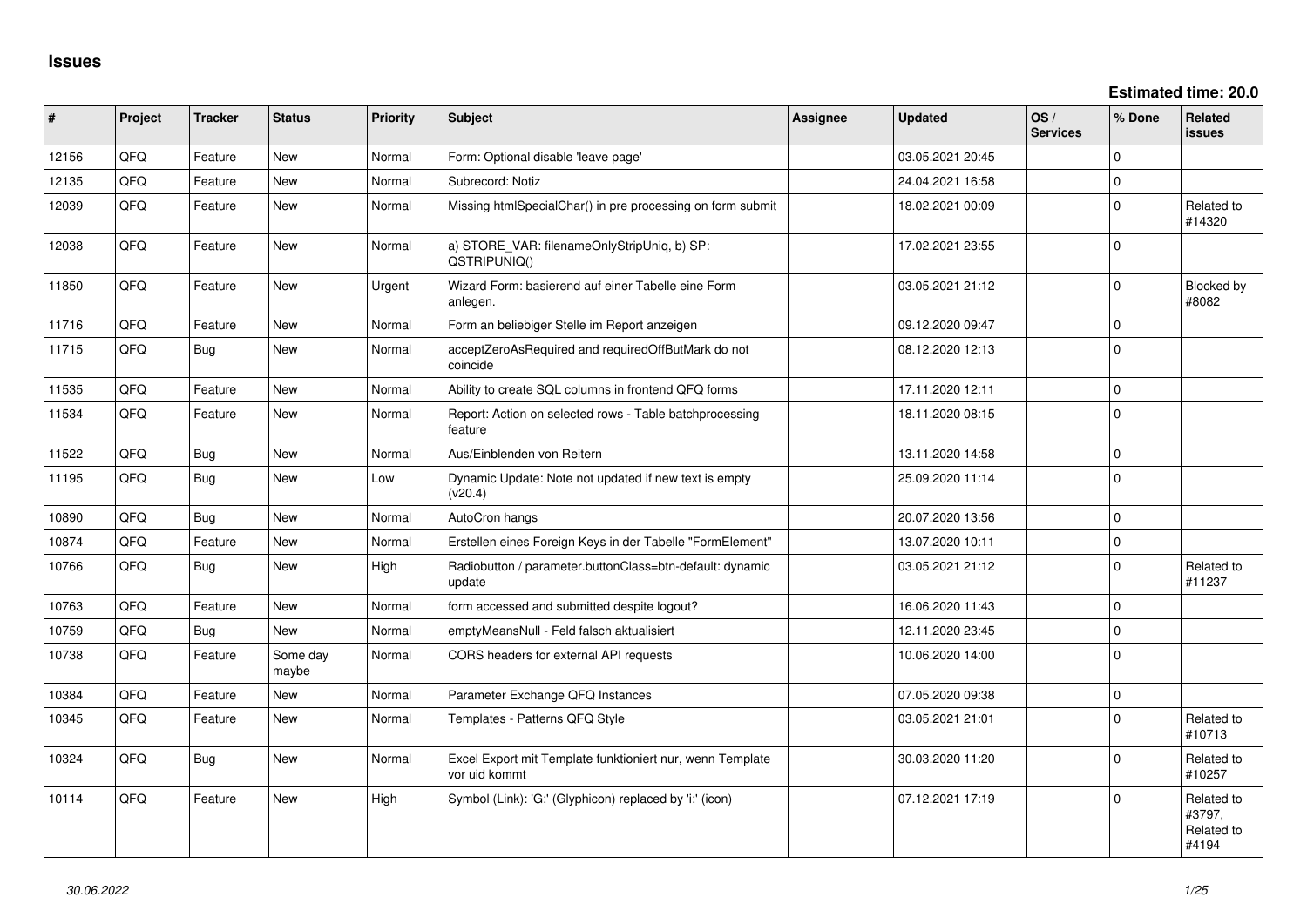| #    | Project | <b>Tracker</b> | <b>Status</b>     | <b>Priority</b> | <b>Subject</b>                                                                       | Assignee | <b>Updated</b>   | OS/<br><b>Services</b> | % Done      | Related<br>issues   |
|------|---------|----------------|-------------------|-----------------|--------------------------------------------------------------------------------------|----------|------------------|------------------------|-------------|---------------------|
| 9855 | QFQ     | Bug            | <b>New</b>        | Normal          | <b>Required Check</b>                                                                |          | 01.02.2020 15:56 |                        | $\Omega$    |                     |
| 9853 | QFQ     | Feature        | <b>New</b>        | Normal          | Check das SQL / QFQ / Mail Logfile geschrieben wird                                  |          | 09.01.2020 11:15 |                        | $\Omega$    |                     |
| 9126 | QFQ     | Bug            | Some day<br>maybe | Normal          | hidden Form elements are present in page source                                      |          | 02.01.2021 18:41 |                        | $\Omega$    |                     |
| 9024 | QFQ     | Bug            | Some day<br>maybe | Normal          | QFQ Einarbeitung                                                                     |          | 01.02.2020 15:56 |                        | $\Omega$    |                     |
| 9020 | QFQ     | <b>Bug</b>     | Some day<br>maybe | Normal          | radio mit buttonClass und dynamicUpdate lassen sich nicht<br>kombinieren             |          | 11.12.2019 16:01 |                        | $\Omega$    |                     |
| 8056 | QFQ     | Feature        | Some day<br>maybe | Normal          | Termin Organisation (Reservation)                                                    |          | 01.02.2020 23:19 |                        | $\mathbf 0$ | Related to<br>#8658 |
| 7921 | QFQ     | Feature        | Some day<br>maybe | Normal          | Rest API Export: URL kuerzer machen                                                  |          | 01.02.2020 23:19 |                        | $\Omega$    |                     |
| 7402 | QFQ     | Bug            | Some day<br>maybe | Normal          | thumbnail cache: outdated picture when permission denied<br>and permission resolved. |          | 01.02.2020 23:20 |                        | $\Omega$    |                     |
| 7281 | QFQ     | Bug            | Some day<br>maybe | Normal          | Subrecords: on large screen separator line too short                                 |          | 01.02.2020 23:19 |                        | $\Omega$    |                     |
| 7278 | QFQ     | Feature        | Some day<br>maybe | Normal          | Form: Wert vordefinieren der immer gesetzt wird                                      |          | 02.05.2021 09:27 |                        | $\mathbf 0$ |                     |
| 7229 | QFQ     | Feature        | Some day<br>maybe | Normal          | New FormElement.type: Button                                                         |          | 01.02.2021 12:32 |                        | $\Omega$    |                     |
| 7108 | QFQ     | Feature        | Some day<br>maybe | Normal          | QFQ Wrap Elements                                                                    |          | 11.12.2019 16:01 |                        | $\Omega$    |                     |
| 7106 | QFQ     | Feature        | Some day<br>maybe | Normal          | Beispiel Nummerierung von Rows in Report                                             |          | 11.12.2019 16:01 |                        | $\Omega$    |                     |
| 7105 | QFQ     | Feature        | Some day<br>maybe | Normal          | Beispiel wie man in einer zweiten Tabelle speichert.                                 |          | 11.12.2019 16:01 |                        | $\Omega$    |                     |
| 7104 | QFQ     | Feature        | Some day<br>maybe | Normal          | Manual: hint about escaping if '\r' appears in mail body                             |          | 11.12.2019 16:01 |                        | $\Omega$    |                     |
| 7101 | QFQ     | <b>Bug</b>     | Some day<br>maybe | Normal          | 'form' in SIP and 'report' - breaks                                                  |          | 01.02.2020 23:20 |                        | $\mathbf 0$ |                     |
| 7100 | QFQ     | Feature        | Some day<br>maybe | Normal          | Download: log access, max downloads, time limit                                      |          | 01.02.2020 23:19 |                        | $\Omega$    |                     |
| 6992 | QFQ     | Feature        | Some day<br>maybe | Normal          | DB exception: Syntax Highlight                                                       |          | 11.12.2019 16:01 |                        | $\Omega$    | Related to<br>#5450 |
| 6704 | QFQ     | Feature        | Some day<br>maybe | Normal          | Upload Mode: Bilder in Notizen rechts sollen aktuellen<br>Upload repräsentieren.     |          | 01.02.2020 23:19 |                        | $\mathbf 0$ | Related to<br>#3264 |
| 6515 | QFQ     | Feature        | Some day<br>maybe | Normal          | Formular: Felder dynamisch ein/ausblenden                                            |          | 11.12.2019 16:02 |                        | $\mathbf 0$ |                     |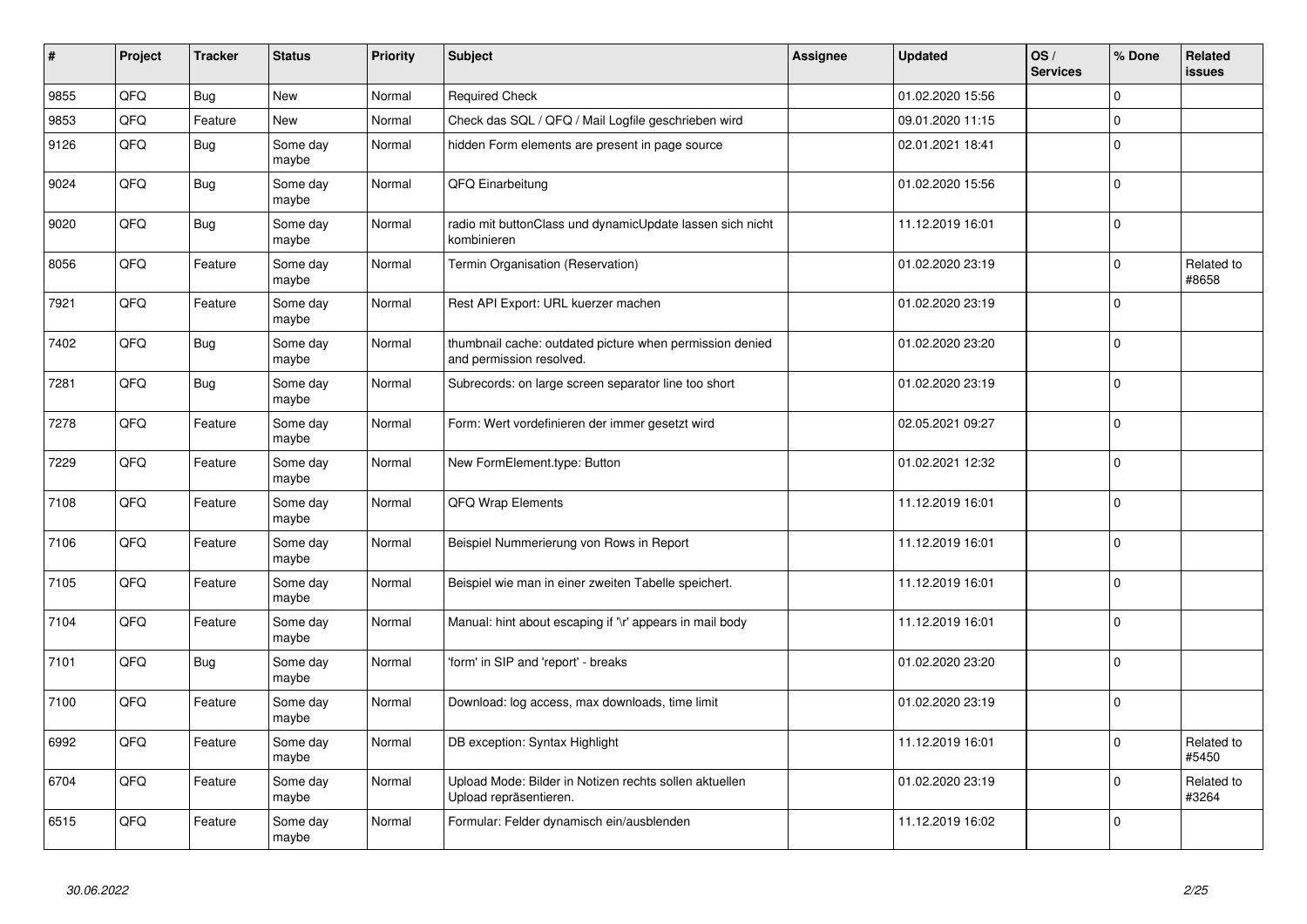| $\vert$ # | Project | <b>Tracker</b> | <b>Status</b>     | <b>Priority</b> | <b>Subject</b>                                                                    | Assignee | <b>Updated</b>   | OS/<br><b>Services</b> | % Done      | Related<br><b>issues</b> |
|-----------|---------|----------------|-------------------|-----------------|-----------------------------------------------------------------------------------|----------|------------------|------------------------|-------------|--------------------------|
| 6299      | QFQ     | Feature        | Some day<br>maybe | Normal          | Attack detection: log table with invalid SIP access                               |          | 11.12.2019 16:02 |                        | $\Omega$    | Related to<br>#3947      |
| 6288      | QFQ     | Feature        | Some day<br>maybe | Normal          | Best Practice: Erklaeren wie man ein Formular ganz in<br>'weiss' erstellen kann   |          | 11.12.2019 16:02 |                        | $\Omega$    |                          |
| 6084      | QFQ     | Feature        | Some day<br>maybe | Normal          | New escape type: 'D' - convert date                                               |          | 01.02.2020 23:19 |                        | $\Omega$    |                          |
| 6083      | QFQ     | Feature        | Some day<br>maybe | Normal          | Dynamic Update: Value Check via SQL                                               |          | 11.12.2019 16:02 |                        | $\Omega$    |                          |
| 5923      | QFQ     | Feature        | Some day<br>maybe | Normal          | fillStoreSystemBySqlLate                                                          |          | 01.02.2020 23:19 |                        | $\Omega$    |                          |
| 5895      | QFQ     | Feature        | Some day<br>maybe | Normal          | Tutorial: List of all QFQ Features                                                |          | 01.02.2020 23:19 |                        | $\Omega$    |                          |
| 5893      | QFQ     | Feature        | Some day<br>maybe | Normal          | Edit on double-click                                                              |          | 01.02.2020 23:19 |                        | 0           | Related to<br>#5894      |
| 5892      | QFQ     | Feature        | Some day<br>maybe | Normal          | QFQ should use T3 API to manipulate FE GROUP<br>membership                        |          | 01.02.2020 23:20 |                        | $\Omega$    |                          |
| 5877      | QFQ     | <b>Bug</b>     | Some day<br>maybe | Normal          | FE.type=note:bsColumn strange behaviour                                           |          | 01.02.2020 23:19 |                        | $\Omega$    |                          |
| 5851      | QFQ     | Feature        | Some day<br>maybe | Normal          | Queue System implementieren: MQTT, RabbitMQ                                       |          | 01.02.2020 23:20 |                        | $\mathbf 0$ | Related to<br>#5715      |
| 5850      | QFQ     | Feature        | Some day<br>maybe | Normal          | Deployment: In QFQ Doc best practice fuer zeitgemaesses<br>Deployment beschreiben |          | 01.02.2020 23:20 |                        | $\Omega$    |                          |
| 5805      | QFQ     | Feature        | Some day<br>maybe | Normal          | TypeAHead SQL value instead of key stored                                         |          | 01.02.2020 23:19 |                        | $\Omega$    | Related to<br>#5444      |
| 5783      | QFQ     | Feature        | Some day<br>maybe | Normal          | <b>BPMN View/Edit</b>                                                             |          | 11.12.2019 16:02 |                        | $\mathbf 0$ |                          |
| 5455      | QFQ     | Feature        | Some day<br>maybe | Normal          | Mail Redirects grld abhaengig                                                     |          | 01.02.2020 23:20 |                        | 0           |                          |
| 5452      | QFQ     | Feature        | Some day<br>maybe | Normal          | Thumbnails from PDF: bad quality                                                  |          | 01.02.2020 23:20 |                        | $\Omega$    |                          |
| 5342      | QFQ     | Feature        | Some day<br>maybe | Normal          | link - with HTML Attributes                                                       |          | 01.02.2020 23:20 |                        | $\Omega$    | Related to<br>#14077     |
| 5160      | QFQ     | Feature        | Some day<br>maybe | Normal          | QFQ collaborative / together.js, ShareJS, y-js, collaborative,                    |          | 11.12.2019 16:02 |                        | $\Omega$    |                          |
| 5129      | QFQ     | Feature        | Some day<br>maybe | Normal          | Reports: SQL fuer x Achse und y Achse                                             |          | 11.12.2019 16:02 |                        | 0           |                          |
| 4974      | QFQ     | Feature        | Some day<br>maybe | Normal          | Long polling - inform all listening clients of changes                            |          | 11.12.2019 16:02 |                        | $\Omega$    |                          |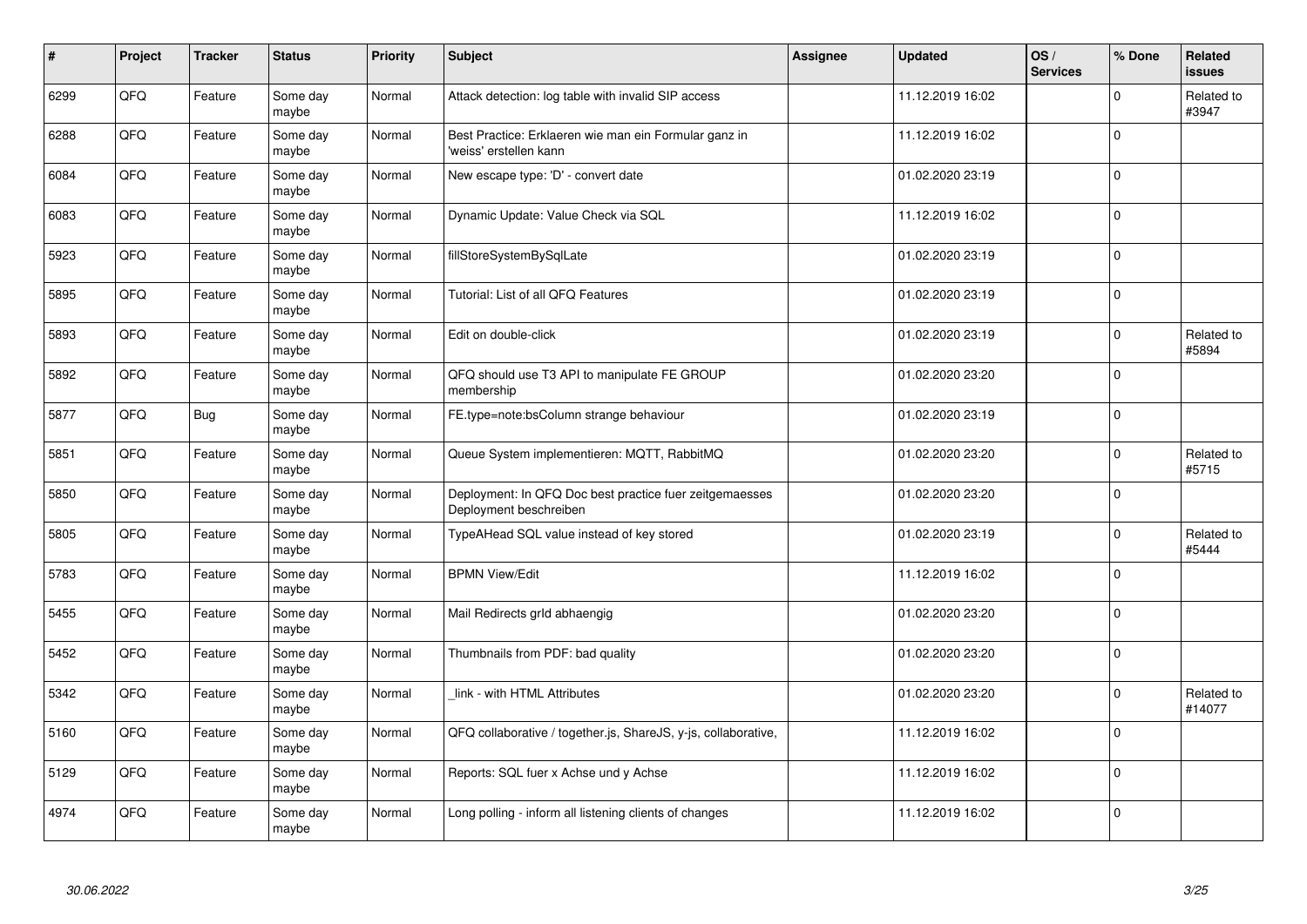| #    | Project | <b>Tracker</b> | <b>Status</b>     | <b>Priority</b> | <b>Subject</b>                                                                                                                                                | <b>Assignee</b> | <b>Updated</b>   | OS/<br><b>Services</b> | % Done       | Related<br>issues                           |
|------|---------|----------------|-------------------|-----------------|---------------------------------------------------------------------------------------------------------------------------------------------------------------|-----------------|------------------|------------------------|--------------|---------------------------------------------|
| 4816 | QFQ     | Feature        | Some day<br>maybe | Normal          | Templates for QFQ Reports (Tables, Radios, )                                                                                                                  |                 | 01.02.2020 23:20 |                        | $\Omega$     |                                             |
| 4719 | QFQ     | Feature        | Some day<br>maybe | Normal          | Custom Message in Client in case of 'Browser tab close,<br>modification will be lost'                                                                         |                 | 01.02.2020 23:20 |                        | $\mathbf 0$  |                                             |
| 4640 | QFQ     | Feature        | Some day<br>maybe | Normal          | Rename System Forms                                                                                                                                           |                 | 01.02.2020 23:20 |                        | $\Omega$     |                                             |
| 4627 | QFQ     | Feature        | Some day<br>maybe | Normal          | dbupdate: all tables - check 'create', 'modified' if it is possible<br>to change to default 'CURRENT_TIMESTAMP' and modified<br>'ON UPDATE CURRENT_TIMESTAMP' |                 | 01.02.2020 23:20 |                        | $\mathbf 0$  |                                             |
| 4626 | QFQ     | Feature        | Some day<br>maybe | Normal          | Mobile View: 'classBody=qfq-form-right' makes no sense                                                                                                        |                 | 01.02.2020 23:20 |                        | $\mathbf 0$  |                                             |
| 4551 | QFQ     | Feature        | Some day<br>maybe | Normal          | Set 'pills' via dynamicUpdate to show/hide/disabled                                                                                                           |                 | 01.02.2020 23:20 |                        | 0            | Related to<br>#3752                         |
| 4546 | QFQ     | <b>Bug</b>     | Some day<br>maybe | Normal          | NH: SIP storage is destroyed                                                                                                                                  |                 | 01.02.2020 23:20 |                        | $\Omega$     |                                             |
| 4536 | QFQ     | Feature        | Some day<br>maybe | Normal          | FE upload: problem with delete if mutliple uploads an<br>FE.name="                                                                                            |                 | 01.02.2020 23:20 |                        | $\Omega$     |                                             |
| 4446 | QFQ     | Feature        | Some day<br>maybe | Normal          | New FE get same feldContainerId as last modifed FE                                                                                                            |                 | 01.02.2020 23:20 |                        | $\Omega$     |                                             |
| 4445 | QFQ     | Feature        | Some day<br>maybe | Normal          | template group: Option to simulate fieldset                                                                                                                   |                 | 28.06.2021 14:11 |                        | $\mathbf 0$  |                                             |
| 4444 | QFQ     | Feature        | Some day<br>maybe | Normal          | FE.type=upload: detect mime type                                                                                                                              |                 | 11.12.2019 16:02 |                        | $\Omega$     | Related to<br>#4303                         |
| 4443 | QFQ     | Feature        | Some day<br>maybe | Normal          | Form: multiple secondary tables                                                                                                                               |                 | 01.02.2020 23:20 |                        | $\Omega$     |                                             |
| 4442 | QFQ     | Feature        | Some day<br>maybe | Normal          | Special Column Name: _link - new symbol G (Glyph) to<br>choose any available symbol                                                                           |                 | 11.12.2019 16:02 |                        | $\Omega$     |                                             |
| 4441 | QFQ     | <b>Bug</b>     | Some day<br>maybe | Normal          | \$ SERVER Vars sollten nur aus dem Store genommen<br>werden - Code entsprechend anpassen.                                                                     |                 | 11.12.2019 16:02 |                        | $\Omega$     |                                             |
| 4440 | QFQ     | Feature        | Some day<br>maybe | Normal          | Manual.rst: explain how to. expand PHP Session to 4h                                                                                                          |                 | 11.12.2019 16:02 |                        | $\Omega$     |                                             |
| 4439 | QFQ     | Feature        | Some day<br>maybe | Normal          | Log: report all actions fired by an FE Element, incl. the<br>original directive (slaveld, sqlInsert, )                                                        |                 | 01.02.2020 23:20 |                        | $\mathbf{0}$ | Related to<br>#4432,<br>Related to<br>#5458 |
| 4435 | QFQ     | Feature        | Some day<br>maybe | Normal          | Report: striptags - specify allowed tags                                                                                                                      |                 | 01.02.2020 23:20 |                        | $\Omega$     |                                             |
| 4433 | QFQ     | Feature        | Some day<br>maybe | Normal          | Log when SIP will be destroyed by QFQ for any (security)<br>reason                                                                                            |                 | 01.02.2020 23:20 |                        | $\Omega$     | Related to<br>#4432,<br>Related to<br>#5458 |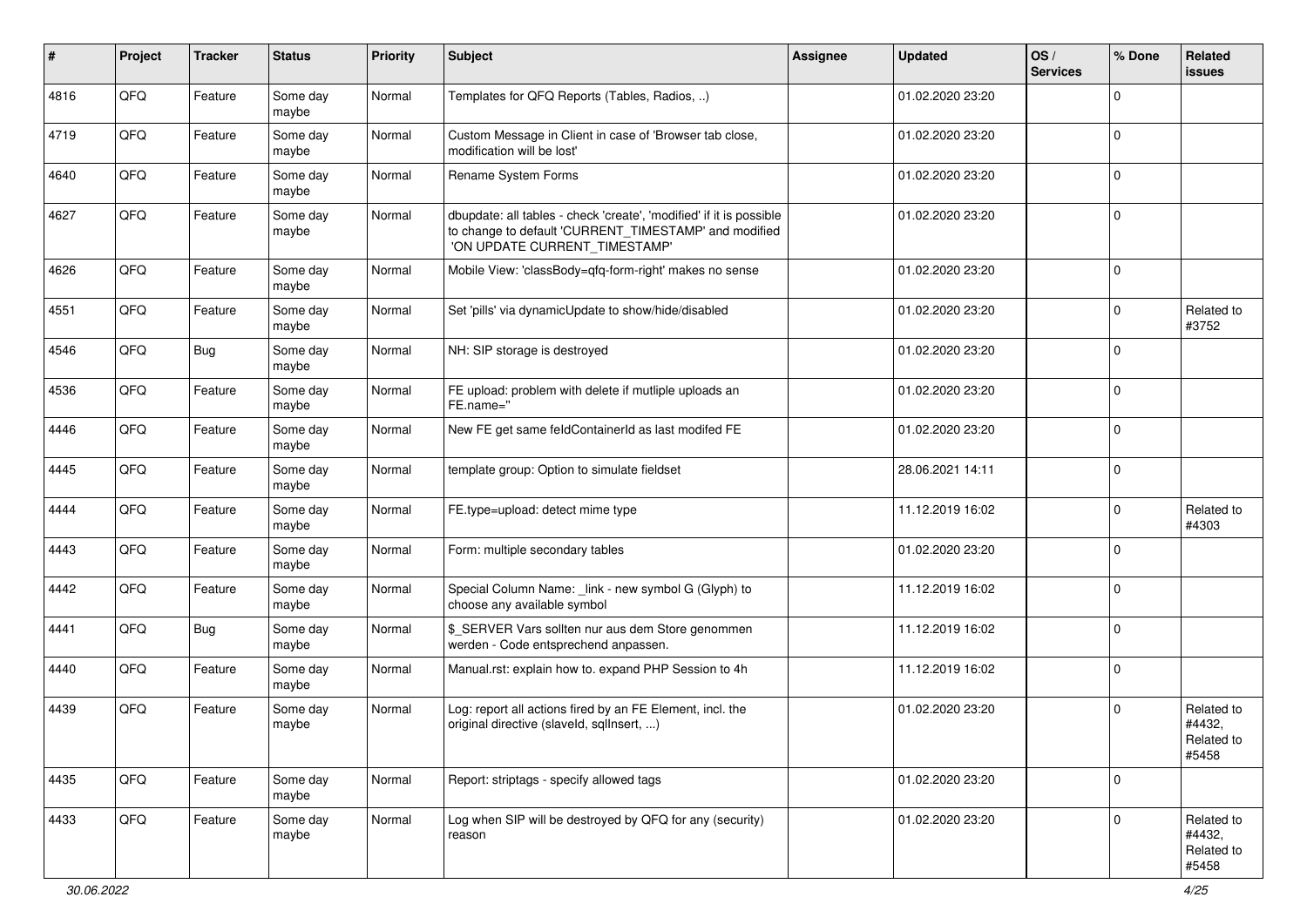| $\vert$ # | Project | <b>Tracker</b> | <b>Status</b>     | <b>Priority</b> | <b>Subject</b>                                                                                                                                           | Assignee | <b>Updated</b>   | OS/<br><b>Services</b> | % Done      | Related<br><b>issues</b> |
|-----------|---------|----------------|-------------------|-----------------|----------------------------------------------------------------------------------------------------------------------------------------------------------|----------|------------------|------------------------|-------------|--------------------------|
| 4194      | QFQ     | Feature        | In Progress       | Normal          | Bootstrap 4 ist jetzt offiziel                                                                                                                           |          | 03.05.2021 20:47 |                        | $\Omega$    | Related to<br>#10114     |
| 4138      | QFQ     | <b>Bug</b>     | Some day<br>maybe | Normal          | style fehlt                                                                                                                                              |          | 11.12.2019 16:03 |                        | $\mathbf 0$ |                          |
| 4122      | QFQ     | <b>Bug</b>     | Some day<br>maybe | Normal          | file: Render Mode hat keinen Effekt                                                                                                                      |          | 11.12.2019 16:03 |                        | $\Omega$    |                          |
| 4027      | QFQ     | Feature        | Some day<br>maybe | Normal          | Missing: orange 'check' / 'bullet'                                                                                                                       |          | 11.12.2019 16:03 |                        | $\Omega$    |                          |
| 3880      | QFQ     | Feature        | Some day<br>maybe | Normal          | Form 'Form': anlegen einer Tabelle                                                                                                                       |          | 14.01.2021 10:12 |                        | $\Omega$    |                          |
| 3879      | QFQ     | Feature        | Some day<br>maybe | Normal          | Form 'FormElement': Beim Feld 'name' rechts in der Notiz<br>einen Link einblenden - a) aktuelle Definition anzeigen, b)<br>Spalte in der Tabelle anlegen |          | 11.12.2019 16:03 |                        | $\Omega$    |                          |
| 3878      | QFQ     | Feature        | Some day<br>maybe | Normal          | Form 'FormElement': Spalte 'name' typeAhead mit<br>Spaltennamen der Primarytable.                                                                        |          | 11.12.2019 16:03 |                        | $\Omega$    |                          |
| 3646      | QFQ     | Feature        | Some day<br>maybe | Normal          | Moeglichkeit HTML Tags in Reports auszugeben (zu<br>enkodieren: htmlspecialchars)                                                                        |          | 11.12.2019 16:02 |                        | $\Omega$    | Related to<br>#14320     |
| 3617      | QFQ     | Feature        | Some day<br>maybe | Normal          | Load javascripts at bottom                                                                                                                               |          | 11.12.2019 16:02 |                        | $\Omega$    |                          |
| 3567      | QFQ     | Feature        | Some day<br>maybe | Low             | 'Save', 'Close', 'New' als FormElement                                                                                                                   |          | 11.12.2019 16:02 |                        | $\Omega$    |                          |
| 3495      | QFQ     | Feature        | Some day<br>maybe | Normal          | Predifined Parameter werden nicht in '+' (add new record)<br>SIP gerendert.                                                                              |          | 11.12.2019 16:02 |                        | $\Omega$    |                          |
| 2950      | QFQ     | Feature        | Some day<br>maybe | Normal          | Inhalt QFQ Records als File                                                                                                                              |          | 11.12.2019 16:03 |                        | $\Omega$    |                          |
| 1623      | QFQ     | Feature        | Some day<br>maybe | Normal          | RealURL                                                                                                                                                  |          | 11.12.2019 16:03 |                        | 30          |                          |
| 1510      | QFQ     | Feature        | Some day<br>maybe | Normal          | jquery von google laden, falls das nicht geht lokal                                                                                                      |          | 11.12.2019 16:03 |                        | $\Omega$    |                          |
| 1253      | QFQ     | Feature        | Some day<br>maybe | Normal          | QF: Colorpicker                                                                                                                                          |          | 11.12.2019 16:03 |                        | $\Omega$    |                          |
| 1251      | QFQ     | Feature        | Some day<br>maybe | Normal          | QF: Combo                                                                                                                                                |          | 11.12.2019 16:03 |                        | $\mathbf 0$ |                          |
| 1234      | QFQ     | Feature        | Some day<br>maybe | Normal          | QF: Record numbering: Im Grid soll in Spalte 1 optional die<br>laufende Nummer der Records angezeigt werden.                                             |          | 01.02.2020 23:20 |                        | $\Omega$    |                          |
| 955       | QFQ     | Feature        | Some day<br>maybe | Normal          | QF: Notizen vor/nach dem Form                                                                                                                            |          | 01.02.2020 23:20 |                        | $\Omega$    |                          |
| 880       | QFQ     | Feature        | Some day<br>maybe | Urgent          | Security: PHP, SQL Injection, XSS                                                                                                                        |          | 03.05.2021 21:14 |                        | $\Omega$    | Related to<br>#14320     |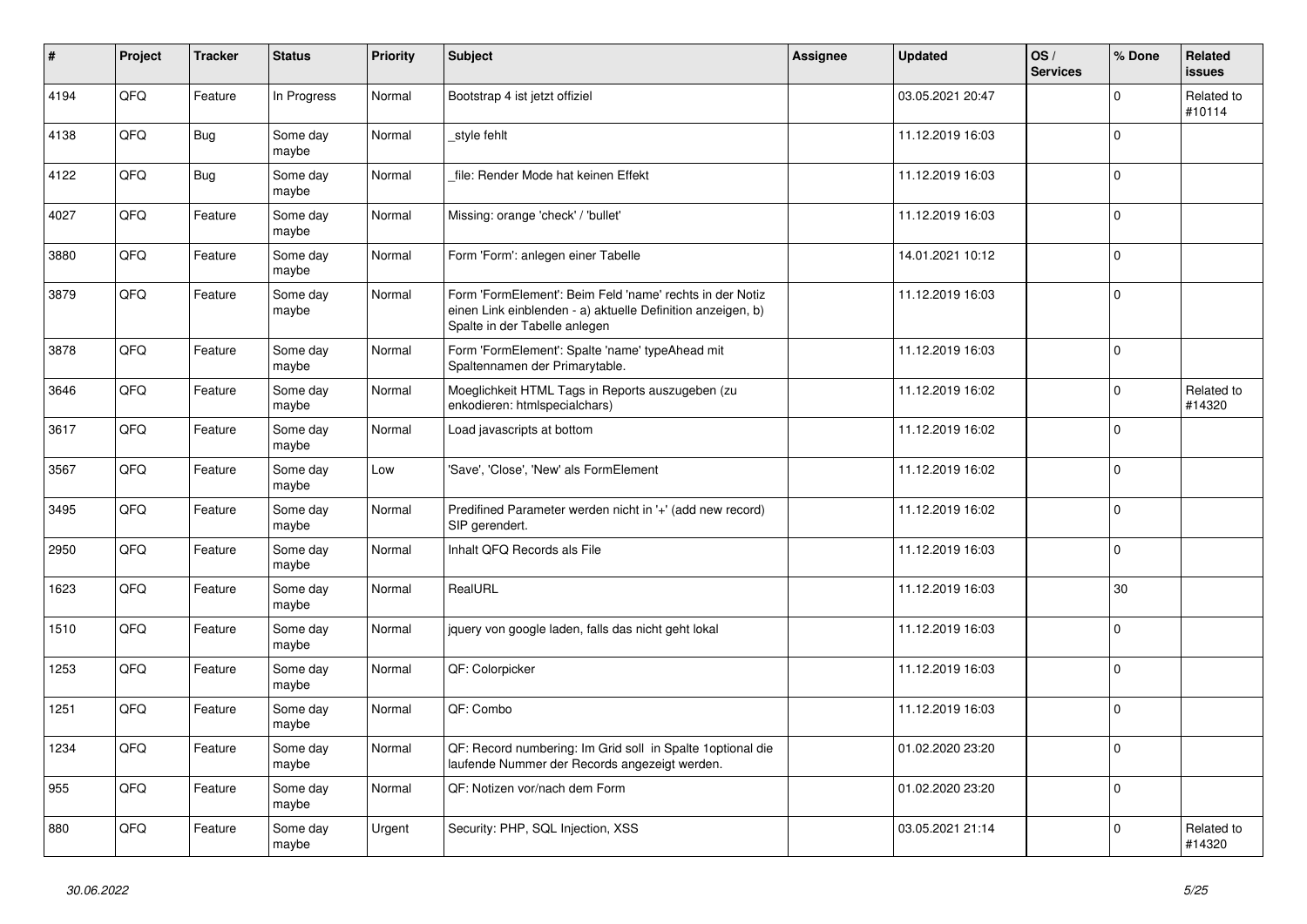| #     | Project | <b>Tracker</b> | <b>Status</b>     | <b>Priority</b> | <b>Subject</b>                                                                     | <b>Assignee</b> | <b>Updated</b>   | OS/<br><b>Services</b> | % Done      | Related<br>issues                                                      |
|-------|---------|----------------|-------------------|-----------------|------------------------------------------------------------------------------------|-----------------|------------------|------------------------|-------------|------------------------------------------------------------------------|
| 14185 | QFQ     | Feature        | <b>New</b>        | Normal          | External/Autocron.php - better suitable directory                                  | Support: System | 28.05.2022 11:03 |                        | $\mathbf 0$ |                                                                        |
| 13647 | QFQ     | Bug            | New               | Normal          | Autofocus funktioniert nicht auf Chrome                                            | Benjamin Baer   | 19.03.2022 17:44 |                        | $\mathbf 0$ |                                                                        |
| 13528 | QFQ     | <b>Bug</b>     | <b>New</b>        | Normal          | qfq.io > releases: es wird kein neues Release angelegt                             | Benjamin Baer   | 19.03.2022 17:46 |                        | $\mathbf 0$ |                                                                        |
| 12556 | QFQ     | Feature        | <b>New</b>        | Normal          | Pills Title: colored = static or dynamic on allrequiredgiven                       | Benjamin Baer   | 19.03.2022 17:49 |                        | $\mathbf 0$ |                                                                        |
| 12490 | QFQ     | Feature        | New               | Normal          | Loading Plugins in QFQ - see what tinymce does. (lazy<br>loading)                  | Benjamin Baer   | 08.06.2022 10:37 |                        | $\mathbf 0$ | Related to<br>#12611,<br>Related to<br>#10013.<br>Related to<br>#7732  |
| 12476 | QFQ     | Feature        | New               | Normal          | clearMe: a) should trigger 'dirty', b) sticky on textarea resize                   | Benjamin Baer   | 04.01.2022 08:40 |                        | $\Omega$    | Related to<br>#9528                                                    |
| 11237 | QFQ     | <b>Bug</b>     | New               | High            | Radiobutton / parameter.buttonClass= btn-default - kein dirty<br>Trigger           | Benjamin Baer   | 03.05.2021 21:12 |                        | $\mathbf 0$ | Related to<br>#10766                                                   |
| 11057 | QFQ     | <b>Bug</b>     | New               | High            | Checkboxes ohne span.checkmark im Report werden<br>ausgeblendet                    | Benjamin Baer   | 03.05.2021 21:12 |                        | $\mathbf 0$ | Related to<br>#11039                                                   |
| 10003 | QFQ     | Feature        | Priorize          | Normal          | fieldset: stronger visualize group                                                 | Benjamin Baer   | 12.02.2020 08:13 |                        | $\mathbf 0$ |                                                                        |
| 9898  | QFQ     | Bug            | Feedback          | Normal          | Formular trotz Timeout gespeichert                                                 | Benjamin Baer   | 01.02.2020 15:56 |                        | $\mathbf 0$ |                                                                        |
| 9548  | QFQ     | Feature        | Feedback          | High            | FormElement: Pattern mismatch - optional report only on<br>focus lost              | Benjamin Baer   | 03.05.2021 21:14 |                        | $\mathbf 0$ |                                                                        |
| 9535  | QFQ     | Bug            | Feedback          | Normal          | Report:  AS '_vertical' - column to wide - vertical >> rot45,<br>rot <sub>90</sub> | Benjamin Baer   | 01.02.2020 15:56 |                        | $\mathbf 0$ |                                                                        |
| 9135  | QFQ     | Feature        | Priorize          | Normal          | Progress Bar generic / replace old hourglass download<br>popup                     | Benjamin Baer   | 03.01.2022 07:43 |                        | $\mathbf 0$ |                                                                        |
| 9130  | QFQ     | Feature        | Some day<br>maybe | Normal          | tablesorter: Automatic Row numbering / Zeilenummer                                 | Benjamin Baer   | 01.02.2020 23:22 |                        | $\mathbf 0$ |                                                                        |
| 8522  | QFQ     | Feature        | Some day<br>maybe | Normal          | build QFQ - npm warnings                                                           | Benjamin Baer   | 01.02.2020 23:19 |                        | 50          |                                                                        |
| 7965  | QFQ     | Feature        | Priorize          | Normal          | Input type 'text' with visual format - currency                                    | Benjamin Baer   | 03.01.2022 07:45 |                        | $\mathbf 0$ |                                                                        |
| 7732  | QFQ     | Feature        | Some day<br>maybe | Normal          | Javascript: Lazy Loading der add on libs                                           | Benjamin Baer   | 08.06.2022 10:38 |                        | $\mathbf 0$ | Related to<br>#12611,<br>Related to<br>#12490,<br>Related to<br>#10013 |
| 7730  | QFQ     | Feature        | Priorize          | Normal          | SELECT Box: title in between                                                       | Benjamin Baer   | 01.02.2020 23:22 |                        | $\mathbf 0$ |                                                                        |
| 7602  | QFQ     | Feature        | ToDo              | High            | Multi Select: with checkboxes                                                      | Benjamin Baer   | 22.03.2022 09:07 |                        | $\mathbf 0$ |                                                                        |
| 6972  | QFQ     | Feature        | Some day<br>maybe | Normal          | Fabric Clipboard / cross browser tab                                               | Benjamin Baer   | 01.02.2020 23:21 |                        | 0           |                                                                        |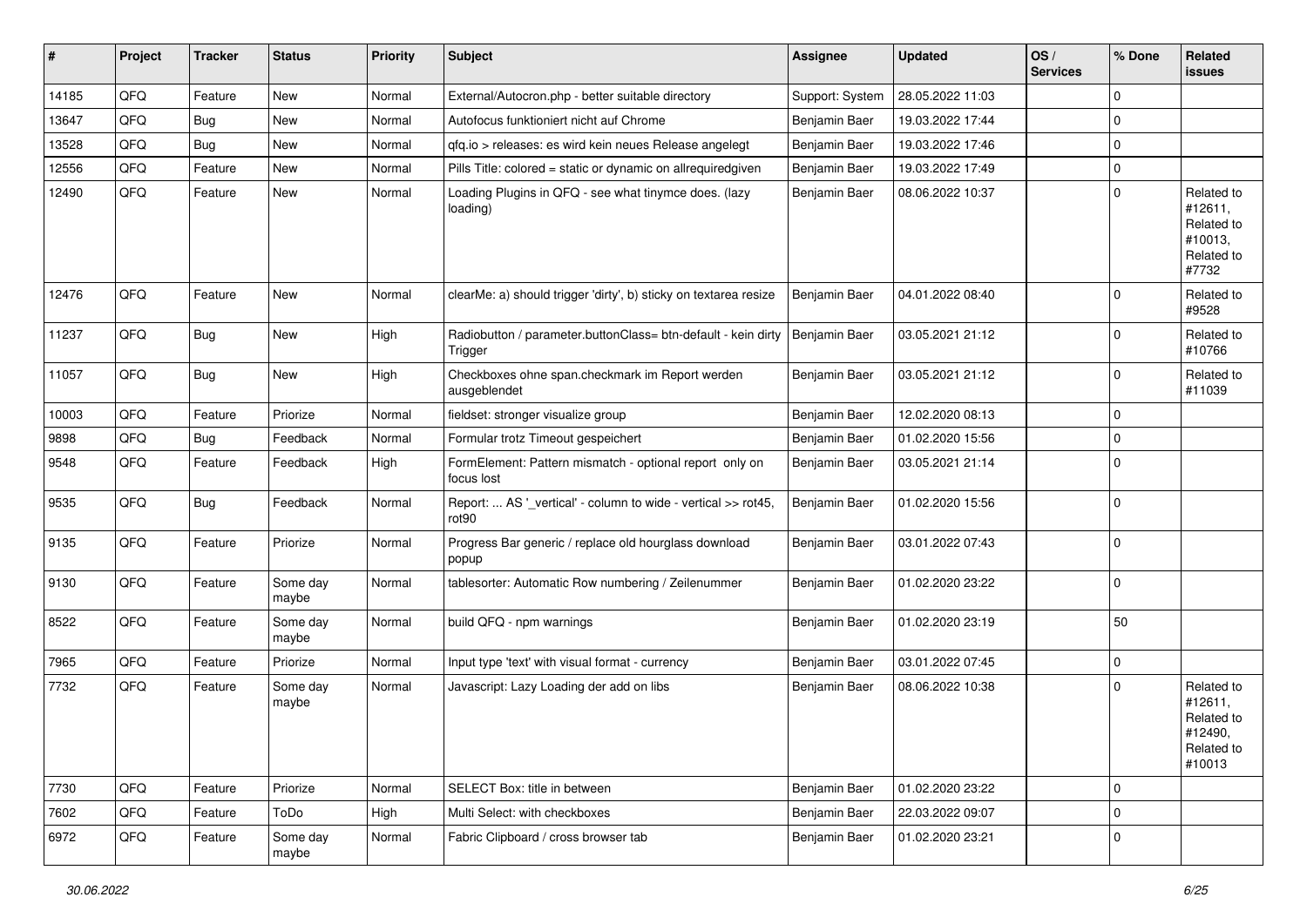| #     | Project | <b>Tracker</b> | <b>Status</b>     | <b>Priority</b> | <b>Subject</b>                                                                                                                                           | Assignee      | <b>Updated</b>   | OS/<br><b>Services</b> | % Done       | Related<br>issues    |
|-------|---------|----------------|-------------------|-----------------|----------------------------------------------------------------------------------------------------------------------------------------------------------|---------------|------------------|------------------------|--------------|----------------------|
| 6970  | QFQ     | Feature        | Some day<br>maybe | Normal          | tablesorter: default fuer 'sortReset' aendern von 'Ctrl' zu 'Alt'                                                                                        | Benjamin Baer | 01.02.2020 23:21 |                        | $\Omega$     |                      |
| 6870  | QFQ     | Feature        | Priorize          | Normal          | Click on '_link' triggers an API call                                                                                                                    | Benjamin Baer | 03.01.2022 08:25 |                        | $\mathbf 0$  |                      |
| 6801  | QFQ     | Feature        | Priorize          | Normal          | Fabric: Maximize / Fulllscreen                                                                                                                           | Benjamin Baer | 21.03.2022 09:56 |                        | $\Omega$     |                      |
| 6566  | QFQ     | Bug            | Priorize          | Normal          | Link Function 'delete': provided parameter missing on page<br>reload                                                                                     | Benjamin Baer | 03.01.2022 08:08 |                        | $\Omega$     |                      |
| 6224  | QFQ     | Feature        | Priorize          | Normal          | Dynamic update: fade in/out fields                                                                                                                       | Benjamin Baer | 21.03.2022 09:50 |                        | $\mathbf 0$  |                      |
| 6140  | QFQ     | Bug            | Priorize          | Normal          | QFQ DnD Sort: Locked fields                                                                                                                              | Benjamin Baer | 21.03.2022 09:56 |                        | $\mathbf 0$  |                      |
| 5562  | QFQ     | Feature        | Priorize          | Normal          | Drag'n'Drop fuer Uploads                                                                                                                                 | Benjamin Baer | 21.03.2022 09:52 |                        | 0            | Related to<br>#9706  |
| 5389  | QFQ     | Feature        | Some day<br>maybe | Normal          | QFQ Design: Multline label / note                                                                                                                        | Benjamin Baer | 01.02.2020 23:19 |                        | $\mathbf{0}$ |                      |
| 5366  | QFQ     | Feature        | Priorize          | Normal          | Saving with keyboard shortcuts                                                                                                                           | Benjamin Baer | 21.03.2022 09:47 |                        | $\mathbf 0$  |                      |
| 5024  | QFQ     | Feature        | Some day<br>maybe | Normal          | Fabric: Generate PDF with edits                                                                                                                          | Benjamin Baer | 01.02.2020 23:20 |                        | $\Omega$     | Related to<br>#10704 |
| 4457  | QFQ     | Bug            | Priorize          | Normal          | typeahead: pressing return to select an item, saves the form<br>and closes the form.                                                                     | Benjamin Baer | 03.01.2022 08:01 |                        | $\Omega$     | Related to<br>#4398  |
| 4454  | QFQ     | Bug            | Some day<br>maybe | Normal          | Required Elements: multiple elements in a row - whole row<br>marked if only one input is empty.                                                          | Benjamin Baer | 01.02.2020 23:20 |                        | $\mathbf{0}$ |                      |
| 4420  | QFQ     | Feature        | Some day<br>maybe | Normal          | Client: Local Storage - store the changes of a form, local in<br>the browser.                                                                            | Benjamin Baer | 11.12.2019 16:02 |                        | $\mathbf 0$  |                      |
| 4398  | QFQ     | Bug            | Some day<br>maybe | Normal          | Typeahead: mouse click in a prefilled input opens a single<br>item dropdown with the current value - click on it seems to<br>set the value, not the key. | Benjamin Baer | 01.02.2020 23:20 |                        | $\mathbf{0}$ | Related to<br>#4457  |
| 3692  | QFQ     | Feature        | Some day<br>maybe | Normal          | QFQ Webseite                                                                                                                                             | Benjamin Baer | 11.12.2019 16:02 |                        | $\Omega$     | Related to<br>#5033  |
| 3415  | QFQ     | Feature        | Some day<br>maybe | Normal          | FE Login Box Templatefile                                                                                                                                | Benjamin Baer | 11.12.2019 16:02 |                        | $\Omega$     |                      |
| 2665  | QFQ     | Bug            | Priorize          | Normal          | Dynamic Update funktioniert nicht, wenn beim<br>entsprechenden FormElement eine size angegeben ist.                                                      | Benjamin Baer | 03.01.2022 08:12 |                        | 30           |                      |
| 2063  | QFQ     | <b>Bug</b>     | Some day<br>maybe | Normal          | Pills auf 'inaktiv' setzen falls keine Element auf dem Pill<br>sichtbar sind.                                                                            | Benjamin Baer | 11.12.2019 16:03 |                        | $\mathbf 0$  | Related to<br>#3752  |
| 14371 | QFQ     | Feature        | Priorize          | Normal          | LDAP via REPORT                                                                                                                                          | Carsten Rose  | 19.06.2022 16:37 |                        | 0            |                      |
| 14323 | QFQ     | <b>Bug</b>     | In Progress       | Normal          | Report: render=both single - no impact                                                                                                                   | Carsten Rose  | 19.06.2022 18:31 |                        | $\mathbf 0$  |                      |
| 14305 | QFQ     | <b>Bug</b>     | New               | Normal          | Inline Report editing does not create history entries                                                                                                    | Carsten Rose  | 10.06.2022 11:55 |                        | 0            |                      |
| 14304 | QFQ     | <b>Bug</b>     | New               | Normal          | table sorter view safer does not work                                                                                                                    | Carsten Rose  | 10.06.2022 11:49 |                        | $\mathbf 0$  |                      |
| 14290 | QFQ     | Feature        | Priorize          | Normal          | FormEditor: Show Table Definition                                                                                                                        | Carsten Rose  | 19.06.2022 16:37 |                        | $\mathbf 0$  |                      |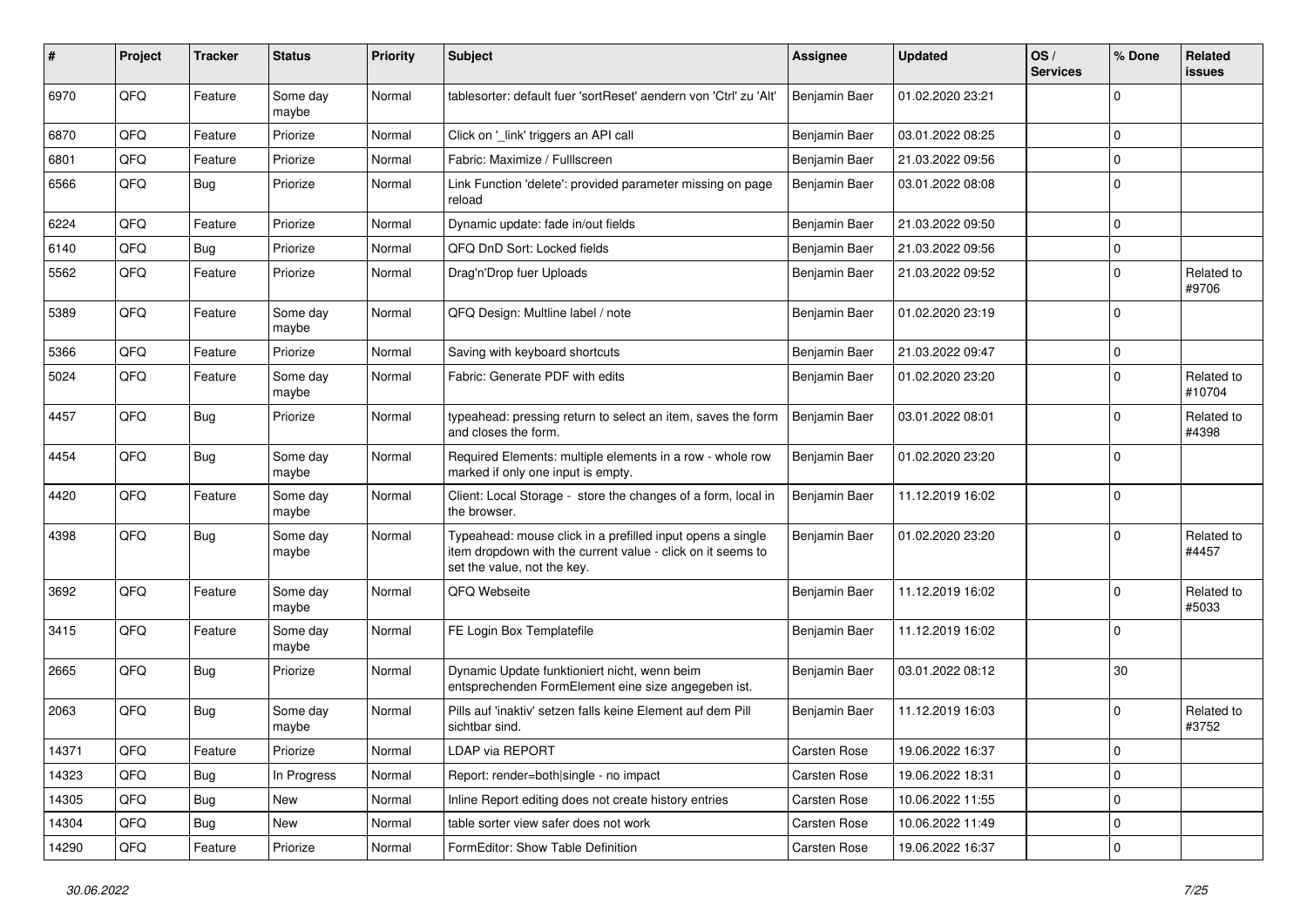| $\sharp$ | Project | <b>Tracker</b> | <b>Status</b>              | <b>Priority</b> | Subject                                                                                  | <b>Assignee</b>     | <b>Updated</b>   | OS/<br><b>Services</b> | % Done      | Related<br>issues                                                      |
|----------|---------|----------------|----------------------------|-----------------|------------------------------------------------------------------------------------------|---------------------|------------------|------------------------|-------------|------------------------------------------------------------------------|
| 14283    | QFQ     | Bug            | Priorize                   | Normal          | HEIC / HEIF convert doesn't trigger                                                      | <b>Carsten Rose</b> | 19.06.2022 16:37 |                        | $\Omega$    |                                                                        |
| 14233    | QFQ     | Bug            | New                        | Normal          | AS _link: question - HTML is not rendered                                                | <b>Carsten Rose</b> | 28.05.2022 11:02 |                        | $\Omega$    |                                                                        |
| 14187    | QFQ     | Feature        | New                        | High            | qfq.log: show current URL                                                                | <b>Carsten Rose</b> | 28.05.2022 11:02 |                        | $\Omega$    | Related to<br>#13933,<br>Related to<br>#12532,<br>Related to<br>#11893 |
| 14175    | QFQ     | Bug            | In Progress                | Normal          | Opening a form with no QFQ Session cookie fails                                          | <b>Carsten Rose</b> | 03.06.2022 10:40 |                        | $\mathbf 0$ |                                                                        |
| 14091    | QFQ     | Bug            | New                        | Normal          | inconsistent template path for twig                                                      | <b>Carsten Rose</b> | 19.04.2022 18:36 |                        | $\mathbf 0$ |                                                                        |
| 14090    | QFQ     | Feature        | New                        | Normal          | Nützliche _script funktionen                                                             | <b>Carsten Rose</b> | 28.05.2022 11:03 |                        | 0           |                                                                        |
| 14077    | QFQ     | <b>Bug</b>     | New                        | Normal          | As _link: Attribute 'class' missing by r:1 and r:3 - but should<br>set                   | <b>Carsten Rose</b> | 28.05.2022 11:02 |                        | $\Omega$    | Related to<br>#5342,<br>Related to<br>#4343                            |
| 13843    | QFQ     | Feature        | <b>New</b>                 | Normal          | Create JWT via QFQ                                                                       | <b>Carsten Rose</b> | 19.03.2022 17:42 |                        | $\Omega$    |                                                                        |
| 13841    | QFQ     | Feature        | <b>New</b>                 | Normal          | Create PDF via iText - evaluate                                                          | Carsten Rose        | 19.03.2022 17:42 |                        | $\Omega$    |                                                                        |
| 13706    | QFQ     | Bug            | <b>New</b>                 | Normal          | Wrong CheckType in FieldElement LastStatus of Form Cron                                  | <b>Carsten Rose</b> | 21.01.2022 18:20 |                        | $\mathbf 0$ |                                                                        |
| 13700    | QFQ     | Feature        | <b>New</b>                 | Normal          | Redesign qfq.io Seite                                                                    | Carsten Rose        | 19.03.2022 17:43 |                        | $\Omega$    |                                                                        |
| 13659    | QFQ     | Bug            | <b>New</b>                 | Normal          | wrong sanitize class applied to R-store                                                  | <b>Carsten Rose</b> | 15.01.2022 14:23 |                        | $\mathbf 0$ |                                                                        |
| 13592    | QFQ     | Bug            | New                        | Normal          | QFQ Build Queue: das vergeben von Tags klappt nicht. Es<br>werden keine Releases gebaut. | Carsten Rose        | 19.03.2022 17:45 |                        | $\Omega$    |                                                                        |
| 13566    | QFQ     | Feature        | Ready to sync<br>(develop) | Normal          | Delete config-example.qfq.php file                                                       | <b>Carsten Rose</b> | 23.12.2021 09:25 |                        | $\Omega$    |                                                                        |
| 13467    | QFQ     | Feature        | New                        | Normal          | ChangeLog Generator                                                                      | Carsten Rose        | 19.03.2022 17:46 |                        | $\Omega$    | Related to<br>#11460                                                   |
| 13460    | QFQ     | Bug            | <b>New</b>                 | Normal          | Doc: Password set/reset  password should not processed<br>with 'html encode'             | Carsten Rose        | 19.03.2022 17:46 |                        | $\Omega$    |                                                                        |
| 13451    | QFQ     | Bug            | <b>New</b>                 | Normal          | Character Counter / Max Character: Problem in Safari                                     | <b>Carsten Rose</b> | 15.04.2022 17:18 |                        | 0           |                                                                        |
| 13354    | QFQ     | Feature        | New                        | Normal          | Using Websocket in QFQ                                                                   | <b>Carsten Rose</b> | 10.11.2021 15:47 |                        | $\mathbf 0$ |                                                                        |
| 13332    | QFQ     | <b>Bug</b>     | <b>New</b>                 | Normal          | Multi Form: Required Felder werden visuell nicht markiert.                               | Carsten Rose        | 19.03.2022 17:47 |                        | $\Omega$    |                                                                        |
| 13331    | QFQ     | Bug            | New                        | Normal          | Multi Form: Clear Icon misplaced                                                         | Carsten Rose        | 19.03.2022 17:47 |                        | 0           |                                                                        |
| 13330    | QFQ     | Feature        | In Progress                | Normal          | Multi Form: Upload                                                                       | Carsten Rose        | 07.11.2021 12:40 |                        | 50          | Related to<br>#9706                                                    |
| 12974    | QFQ     | <b>Bug</b>     | New                        | High            | Sanitize Queries in Action-Elements                                                      | Carsten Rose        | 07.12.2021 17:19 |                        | $\mathbf 0$ |                                                                        |
| 12716    | QFQ     | Bug            | New                        | Normal          | template group: Pattern only applied to first instance                                   | Carsten Rose        | 19.03.2022 17:47 |                        | 0           |                                                                        |
| 12714    | QFQ     | <b>Bug</b>     | New                        | Normal          | Conversion of GIF to PDF broken when GIF contains Alpha.                                 | <b>Carsten Rose</b> | 19.03.2022 17:49 |                        | 0           |                                                                        |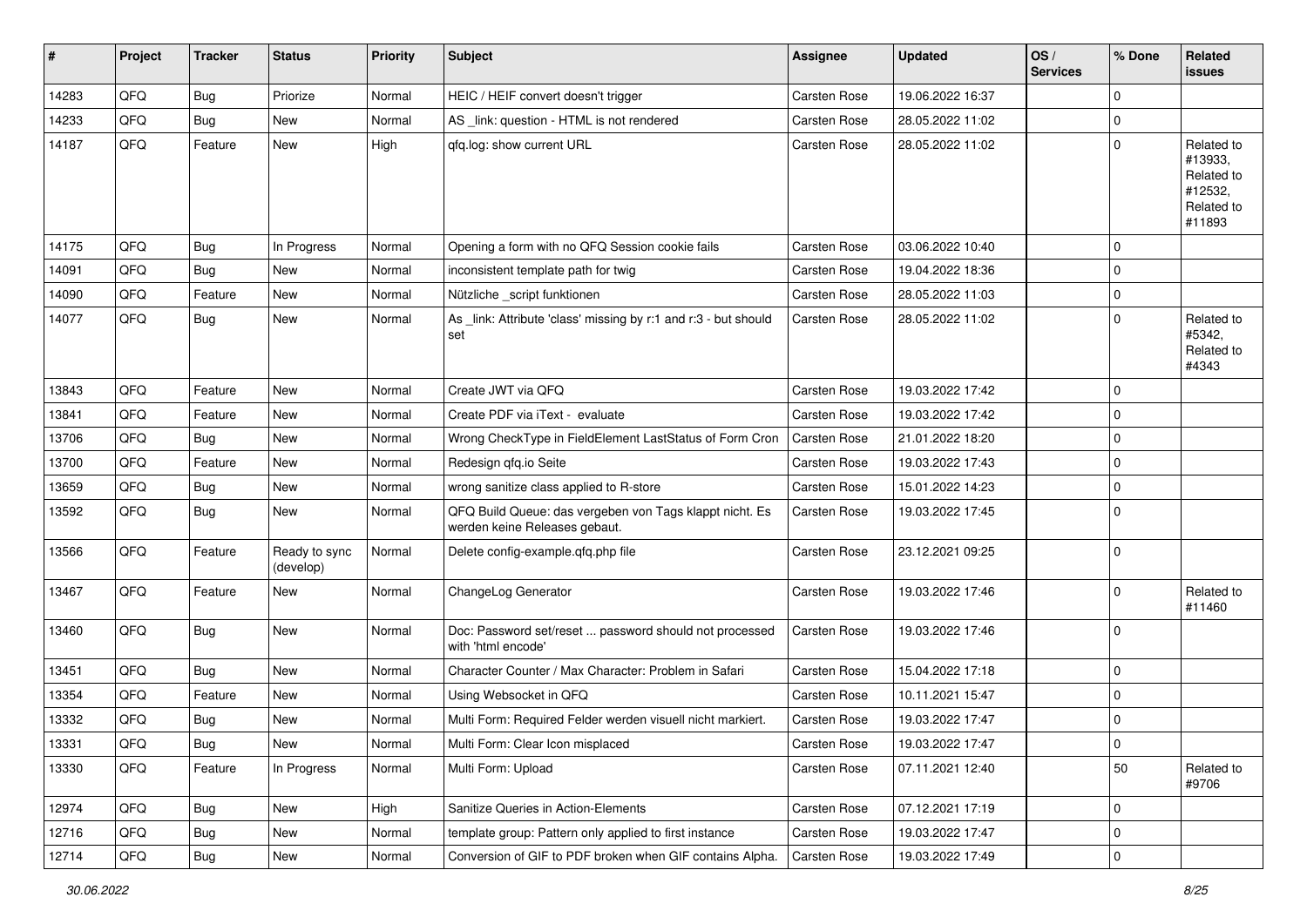| #     | Project | <b>Tracker</b> | <b>Status</b>     | <b>Priority</b> | <b>Subject</b>                                                                                                                                      | Assignee            | <b>Updated</b>   | OS/<br><b>Services</b> | % Done      | Related<br>issues                                                     |
|-------|---------|----------------|-------------------|-----------------|-----------------------------------------------------------------------------------------------------------------------------------------------------|---------------------|------------------|------------------------|-------------|-----------------------------------------------------------------------|
| 12702 | QFQ     | <b>Bug</b>     | <b>New</b>        | High            | templateGroup: broken in multiDb Setup                                                                                                              | Carsten Rose        | 14.12.2021 16:02 |                        | $\mathbf 0$ |                                                                       |
| 12679 | QFQ     | Feature        | New               | Normal          | tablesorter: custom column width                                                                                                                    | Carsten Rose        | 16.06.2021 11:10 |                        | $\mathbf 0$ |                                                                       |
| 12670 | QFQ     | Bug            | New               | High            | Dropdown-Menu classes können nicht mehr angegeben<br>werden                                                                                         | Carsten Rose        | 07.12.2021 17:19 |                        | $\mathbf 0$ |                                                                       |
| 12664 | QFQ     | Feature        | New               | Normal          | TinyMCE: report/remove malicous HTML/JS Code                                                                                                        | Carsten Rose        | 19.03.2022 17:47 |                        | $\mathbf 0$ | Related to<br>#14320                                                  |
| 12632 | QFQ     | Feature        | <b>New</b>        | Normal          | TinyMCE: Prepare CSS classes for images                                                                                                             | Carsten Rose        | 04.06.2021 14:35 |                        | 100         | Blocked by<br>#12186                                                  |
| 12611 | QFQ     | Feature        | Some day<br>maybe | Normal          | Refactoring: Bootstrap with Lazy Loading                                                                                                            | <b>Carsten Rose</b> | 08.06.2022 10:37 |                        | $\Omega$    | Related to<br>#12490,<br>Related to<br>#10013,<br>Related to<br>#7732 |
| 12603 | QFQ     | Feature        | <b>New</b>        | Normal          | Dropdown (Select), Radio, checkbox:<br>itemListAlways={{!SELECT key, value}}                                                                        | Carsten Rose        | 19.03.2022 17:47 |                        | $\mathbf 0$ |                                                                       |
| 12584 | QFQ     | Feature        | Feedback          | Normal          | T3 v10 migration script: replace alias-patterns (v11)                                                                                               | Carsten Rose        | 28.05.2022 11:12 |                        | 100         |                                                                       |
| 12581 | QFQ     | <b>Bug</b>     | <b>New</b>        | Normal          | Form.forward=close: Record 'new' in new browser tab ><br>save (& close) >> Form is not reloaded with new created<br>record id and stays in mode=new | Carsten Rose        | 19.03.2022 17:48 |                        | $\mathbf 0$ |                                                                       |
| 12546 | QFQ     | <b>Bug</b>     | Feedback          | Normal          | Branch 'Development' - Unit Tests mit dirty workaround<br>angepasst                                                                                 | Carsten Rose        | 19.03.2022 17:48 |                        | $\mathbf 0$ |                                                                       |
| 12545 | QFQ     | <b>Bug</b>     | <b>New</b>        | Urgent          | sql.log not created / updated                                                                                                                       | Carsten Rose        | 14.12.2021 16:02 |                        | $\mathbf 0$ |                                                                       |
| 12544 | QFQ     | Feature        | <b>New</b>        | High            | a) ' AS _link' new also as ' AS _format', b) sortierung via<br>'display: none;', c) '_format' benoeitgt nicht zwingend<br>u/U/p/m/z/d               | Carsten Rose        | 14.12.2021 16:03 |                        | $\mathbf 0$ |                                                                       |
| 12532 | QFQ     | Feature        | <b>New</b>        | High            | SIP-Parameter bei Seitenaufruf in Browser-Console<br>anzeigen                                                                                       | Carsten Rose        | 07.12.2021 17:19 |                        | $\mathbf 0$ | Related to<br>#11893,<br>Related to<br>#14187                         |
| 12520 | QFQ     | <b>Bug</b>     | <b>New</b>        | Normal          | Switch FE User: still active even FE User session expired                                                                                           | Carsten Rose        | 19.03.2022 17:48 |                        | $\mathbf 0$ |                                                                       |
| 12513 | QFQ     | <b>Bug</b>     | New               | High            | Implement server side check of maxlength                                                                                                            | Carsten Rose        | 07.12.2021 17:19 |                        | $\mathbf 0$ |                                                                       |
| 12512 | QFQ     | <b>Bug</b>     | New               | Normal          | Some MySQL Installation can't use 'stored procedures'                                                                                               | Carsten Rose        | 19.03.2022 17:48 |                        | $\mathbf 0$ |                                                                       |
| 12504 | QFQ     | Feature        | Priorize          | Normal          | sql.log: report fe.id                                                                                                                               | Carsten Rose        | 05.05.2021 22:09 |                        | $\mathbf 0$ |                                                                       |
| 12503 | QFQ     | Feature        | Priorize          | Normal          | Detect dangerous UPDATE statement with missing WHERE                                                                                                | Carsten Rose        | 05.05.2021 22:09 |                        | $\mathbf 0$ |                                                                       |
| 12480 | QFQ     | Feature        | <b>New</b>        | Normal          | If QFQ upgrade is running, block further request                                                                                                    | Carsten Rose        | 03.05.2021 20:45 |                        | $\mathbf 0$ |                                                                       |
| 12477 | QFQ     | Feature        | New               | Normal          | Support for refactoring: Form, FormElement, diverse<br>Tabellen/Spalten, tt-content Records                                                         | Carsten Rose        | 03.05.2021 20:45 |                        | $\mathbf 0$ |                                                                       |
| 12474 | QFQ     | Feature        | New               | Normal          | Check BaseConfigURL if it is given and the the last char is '/'                                                                                     | Carsten Rose        | 03.05.2021 20:45 |                        | $\mathbf 0$ |                                                                       |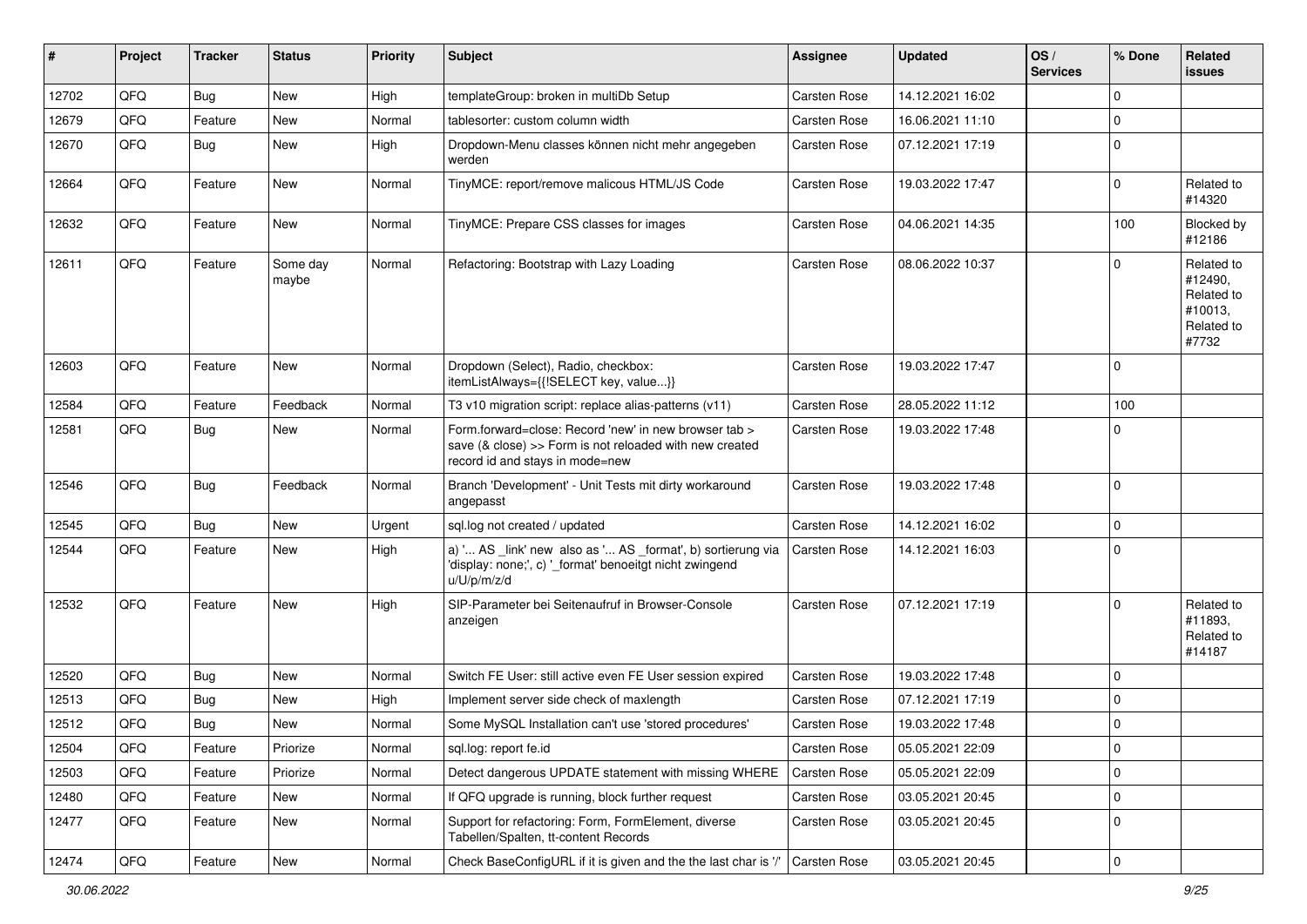| #     | Project | <b>Tracker</b> | <b>Status</b>     | <b>Priority</b> | Subject                                                                                                        | <b>Assignee</b>     | <b>Updated</b>   | OS/<br><b>Services</b> | % Done      | Related<br>issues                                                      |
|-------|---------|----------------|-------------------|-----------------|----------------------------------------------------------------------------------------------------------------|---------------------|------------------|------------------------|-------------|------------------------------------------------------------------------|
| 12468 | QFQ     | Bug            | <b>New</b>        | Urgent          | Form: update Form.title after save                                                                             | <b>Carsten Rose</b> | 03.05.2021 21:12 |                        | $\mathbf 0$ |                                                                        |
| 12465 | QFQ     | Feature        | New               | Normal          | QFQ Function: use in FE to fill StoreRecord                                                                    | Carsten Rose        | 05.05.2021 21:58 |                        | $\mathbf 0$ |                                                                        |
| 12463 | QFQ     | <b>Bug</b>     | ToDo              | High            | QFQ Function: 'function' and 'sql' on same level - output of<br>sal is shown two times.                        | Carsten Rose        | 15.12.2021 16:31 |                        | $\mathbf 0$ |                                                                        |
| 12452 | QFQ     | Feature        | Priorize          | Normal          | BaseURL: alsways with '/' at the end                                                                           | Carsten Rose        | 19.06.2022 13:45 |                        | $\Omega$    | Related to<br>#10782                                                   |
| 12440 | QFQ     | Feature        | In Progress       | Normal          | Typo3 V10 upgrade (durchfuehren und testen)                                                                    | Carsten Rose        | 21.03.2022 09:53 |                        | 50          | Related to<br>#12357,<br>Related to<br>#12067,<br>Related to<br>#10661 |
| 12439 | QFQ     | Feature        | In Progress       | Normal          | TinyMCE Paste from Word & Character Count/Limit                                                                | Carsten Rose        | 05.05.2021 22:15 |                        | 0           |                                                                        |
| 12413 | QFQ     | Feature        | New               | Normal          | STORE_TYPO3: enhance for {{be_users.email:T}},<br>{{fe_users.email:T}}                                         | Carsten Rose        | 03.05.2021 20:45 |                        | $\Omega$    | Related to<br>#12412,<br>Related to<br>#10012                          |
| 12412 | QFQ     | Feature        | New               | Normal          | Action/Escape qualifier 'e' (empty), '0': if given, an empty<br>string (or '0') will be treated as 'not found' | Carsten Rose        | 08.05.2021 09:40 |                        | $\Omega$    | Related to<br>#12413,<br>Related to<br>#10012                          |
| 12400 | QFQ     | Feature        | <b>New</b>        | Normal          | Tutorial ist in QFQ Doku, Wird in der Suche gefunden, es<br>gibt aber kein Menupunkt - Inhalt ueberpruefen     | Carsten Rose        | 03.05.2021 20:45 |                        | $\mathbf 0$ |                                                                        |
| 12395 | QFQ     | <b>Bug</b>     | ToDo              | High            | QFQ Function: Result two times shown                                                                           | Carsten Rose        | 18.02.2022 08:59 |                        | $\mathbf 0$ |                                                                        |
| 12337 | QFQ     | Feature        | Some day<br>maybe | Normal          | Database.php: better caching                                                                                   | Carsten Rose        | 16.09.2021 15:10 |                        | $\Omega$    |                                                                        |
| 12330 | QFQ     | Feature        | New               | Normal          | Copy to input field / text area / TinyMCE                                                                      | Carsten Rose        | 07.04.2021 09:01 |                        | 0           |                                                                        |
| 12327 | QFQ     | Bug            | New               | Normal          | Copy to clipboard: Glyphicon can not be changed                                                                | Carsten Rose        | 27.12.2021 17:59 |                        | $\mathbf 0$ |                                                                        |
| 12325 | QFQ     | <b>Bug</b>     | Priorize          | Normal          | MultiDB form.dblndex not working for report syntax                                                             | Carsten Rose        | 07.09.2021 13:37 |                        | $\Omega$    | Related to<br>#12145,<br>Related to<br>#12314                          |
| 12315 | QFQ     | Feature        | Some day<br>maybe | Normal          | Form History (Diffs) / Backups                                                                                 | <b>Carsten Rose</b> | 16.09.2021 15:10 |                        | $\Omega$    |                                                                        |
| 12269 | QFQ     | Feature        | New               | Normal          | 2FA - Login                                                                                                    | Carsten Rose        | 03.05.2021 20:45 |                        | $\mathbf 0$ |                                                                        |
| 12187 | QFQ     | <b>Bug</b>     | New               | Normal          | Trigger FormAsFile() via Report: probably problem with multi<br>DB setup                                       | Carsten Rose        | 20.03.2021 21:20 |                        | $\Omega$    |                                                                        |
| 12186 | QFQ     | Feature        | New               | High            | TinyMCE Config für Objekte                                                                                     | Carsten Rose        | 07.12.2021 17:19 |                        | $\mathbf 0$ | <b>Blocks</b><br>#12632                                                |
| 12163 | QFQ     | Feature        | New               | Normal          | Checkbox: table wrap                                                                                           | Carsten Rose        | 03.05.2021 20:51 |                        | $\mathbf 0$ |                                                                        |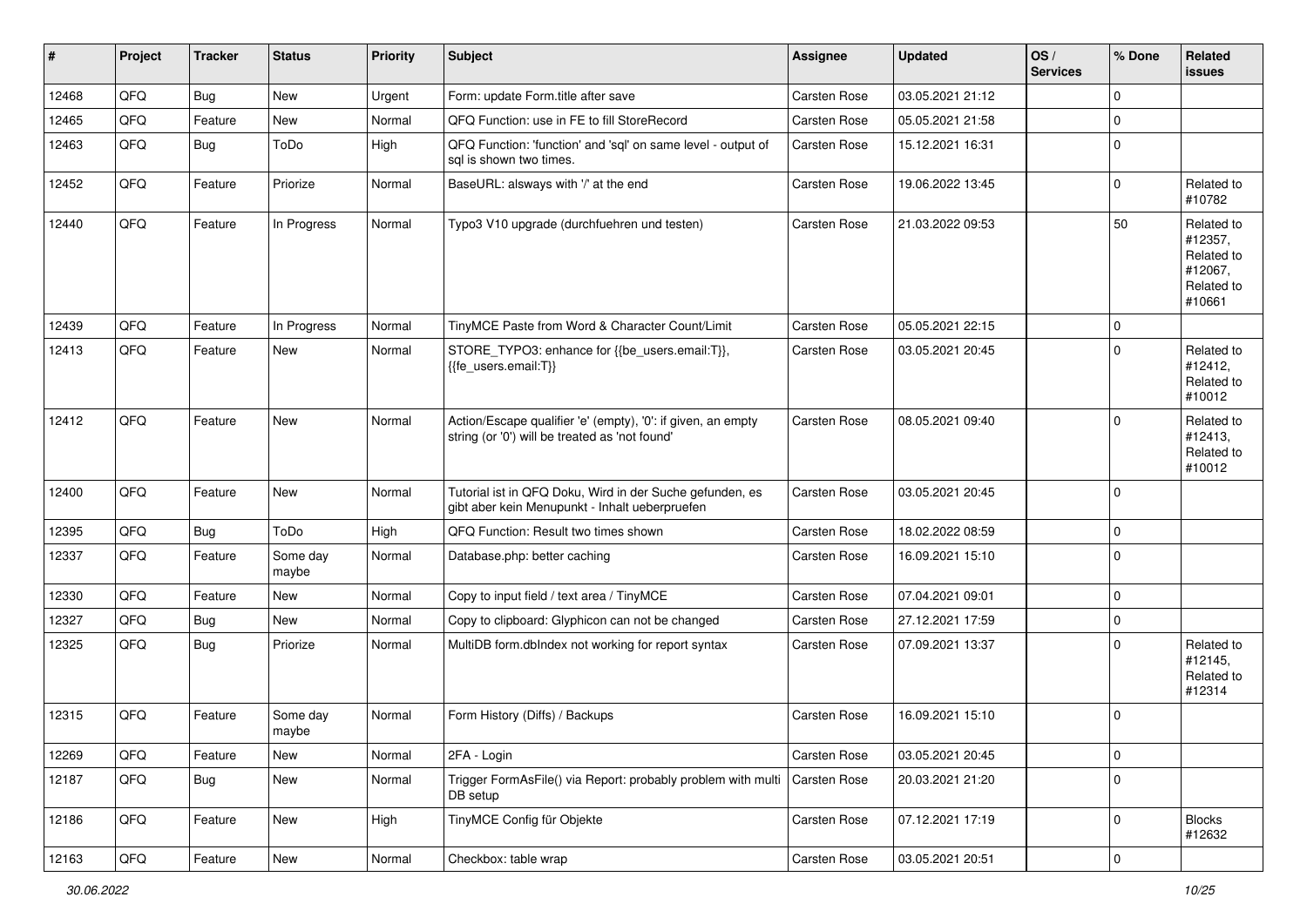| #     | Project | <b>Tracker</b> | <b>Status</b> | <b>Priority</b> | <b>Subject</b>                                                                                       | <b>Assignee</b>                                        | <b>Updated</b>   | OS/<br><b>Services</b> | % Done      | Related<br><b>issues</b>                      |                      |
|-------|---------|----------------|---------------|-----------------|------------------------------------------------------------------------------------------------------|--------------------------------------------------------|------------------|------------------------|-------------|-----------------------------------------------|----------------------|
| 12162 | QFQ     | Feature        | <b>New</b>    | Normal          | FE.type=sendmail: personalized mailing (several mails) via<br>template                               | Carsten Rose                                           | 03.05.2021 20:45 |                        | $\Omega$    |                                               |                      |
| 12146 | QFQ     | Feature        | <b>New</b>    | Normal          | Autocron Job: Anzeigen wann der naechste Job ausgefuehrt<br>wird, resp das er nicht ausgefuehrt wird | <b>Carsten Rose</b>                                    | 15.03.2021 15:23 |                        | $\Omega$    |                                               |                      |
| 12133 | QFQ     | Bug            | <b>New</b>    | Normal          | NPM, phpSpreadSheet aktualisieren                                                                    | Carsten Rose                                           | 15.03.2021 09:04 |                        | $\Omega$    |                                               |                      |
| 12119 | QFQ     | Feature        | <b>New</b>    | Normal          | AS paged: error message missing if there ist no 'r' argument.                                        | Carsten Rose                                           | 03.05.2021 20:51 |                        | $\Omega$    |                                               |                      |
| 12109 | QFQ     | Feature        | <b>New</b>    | Normal          | Donwload Link: Plain, SIP, Persistent Link, Peristent SIP -<br>new notation                          | <b>Carsten Rose</b>                                    | 03.05.2021 20:45 |                        | $\Omega$    | Related to<br>#12085                          |                      |
| 12045 | QFQ     | <b>Bug</b>     | <b>New</b>    | Normal          | templateGroup afterSave FE: Aufruf ohne<br>sglHonorFormElements funktioniert nicht                   | <b>Carsten Rose</b>                                    | 18.02.2021 16:33 |                        | $\Omega$    |                                               |                      |
| 12040 | QFQ     | <b>Bug</b>     | New           | Normal          | FE Mode 'hidden' für zwei FEs auf einer Zeile                                                        | <b>Carsten Rose</b>                                    | 18.02.2021 10:13 |                        | $\Omega$    |                                               |                      |
| 12024 | QFQ     | Feature        | New           | Normal          | Excel Export: text columns by default decode<br>htmlspeciachar()                                     | Carsten Rose                                           | 17.02.2021 23:55 |                        | $\mathbf 0$ | Related to<br>#12022                          |                      |
| 12023 | QFQ     | Feature        | <b>New</b>    | Normal          | MySQL Stored Precdure: QDECODESPECIALCHAR()                                                          | <b>Carsten Rose</b>                                    | 16.02.2021 11:16 |                        | $\Omega$    | Related to<br>#12022                          |                      |
| 11980 | QFQ     | Feature        | In Progress   | Normal          | protected verzeichnis MUSS geschützt werden                                                          | <b>Carsten Rose</b>                                    | 07.09.2021 13:30 |                        | $\mathbf 0$ |                                               |                      |
| 11955 | QFQ     | Feature        | New           | Normal          | subrecord: new title option to set <th> attributes - e.g. to<br/>customize tablesorter options.</th> | attributes - e.g. to<br>customize tablesorter options. | Carsten Rose     | 03.05.2021 20:47       |             | $\Omega$                                      | Related to<br>#11775 |
| 11893 | QFQ     | Feature        | <b>New</b>    | High            | Broken SIP: a) only report one time, b) only report in main<br>column                                | <b>Carsten Rose</b>                                    | 12.05.2021 12:13 |                        | $\Omega$    | Related to<br>#12532,<br>Related to<br>#14187 |                      |
| 11775 | QFQ     | Feature        | <b>New</b>    | Normal          | Subrecord Tooltip pro Feld                                                                           | <b>Carsten Rose</b>                                    | 18.12.2020 15:22 |                        | $\Omega$    | Related to<br>#11955                          |                      |
| 11752 | QFQ     | Bug            | <b>New</b>    | Normal          | checkbox renders multiple input elements with same name                                              | <b>Carsten Rose</b>                                    | 17.12.2020 14:58 |                        | $\Omega$    | Related to<br>#11750                          |                      |
| 11747 | QFQ     | Feature        | <b>New</b>    | Normal          | Maintenance Page with Redirect                                                                       | <b>Carsten Rose</b>                                    | 03.05.2021 20:47 |                        | $\Omega$    | Related to<br>#11741                          |                      |
| 11702 | QFQ     | Feature        | <b>New</b>    | Normal          | HTML Special Char makes no sense for 'allbut' if '&' is<br>forbidden                                 | Carsten Rose                                           | 07.12.2021 16:35 |                        | $\Omega$    | Related to<br>#5112,<br>Related to<br>#14320  |                      |
| 11695 | QFQ     | <b>Bug</b>     | <b>New</b>    | Normal          | MultiForm required FE Error                                                                          | <b>Carsten Rose</b>                                    | 04.12.2020 13:34 |                        | $\Omega$    |                                               |                      |
| 11668 | QFQ     | <b>Bug</b>     | <b>New</b>    | Normal          | Play function.sgl - problem with mysgl                                                               | <b>Carsten Rose</b>                                    | 03.05.2021 20:48 |                        | $\Omega$    |                                               |                      |
| 11667 | QFQ     | <b>Bug</b>     | <b>New</b>    | Normal          | MySQL mariadb-server-10.3: Incorrect datetime value                                                  | Carsten Rose                                           | 03.05.2021 20:48 |                        | $\Omega$    |                                               |                      |
| 11523 | QFQ     | Feature        | New           | Normal          | Mit dynamic Update erkennen, ob Upload gemacht wurde                                                 | Carsten Rose                                           | 13.11.2020 15:07 |                        | $\mathbf 0$ | Related to<br>#9533                           |                      |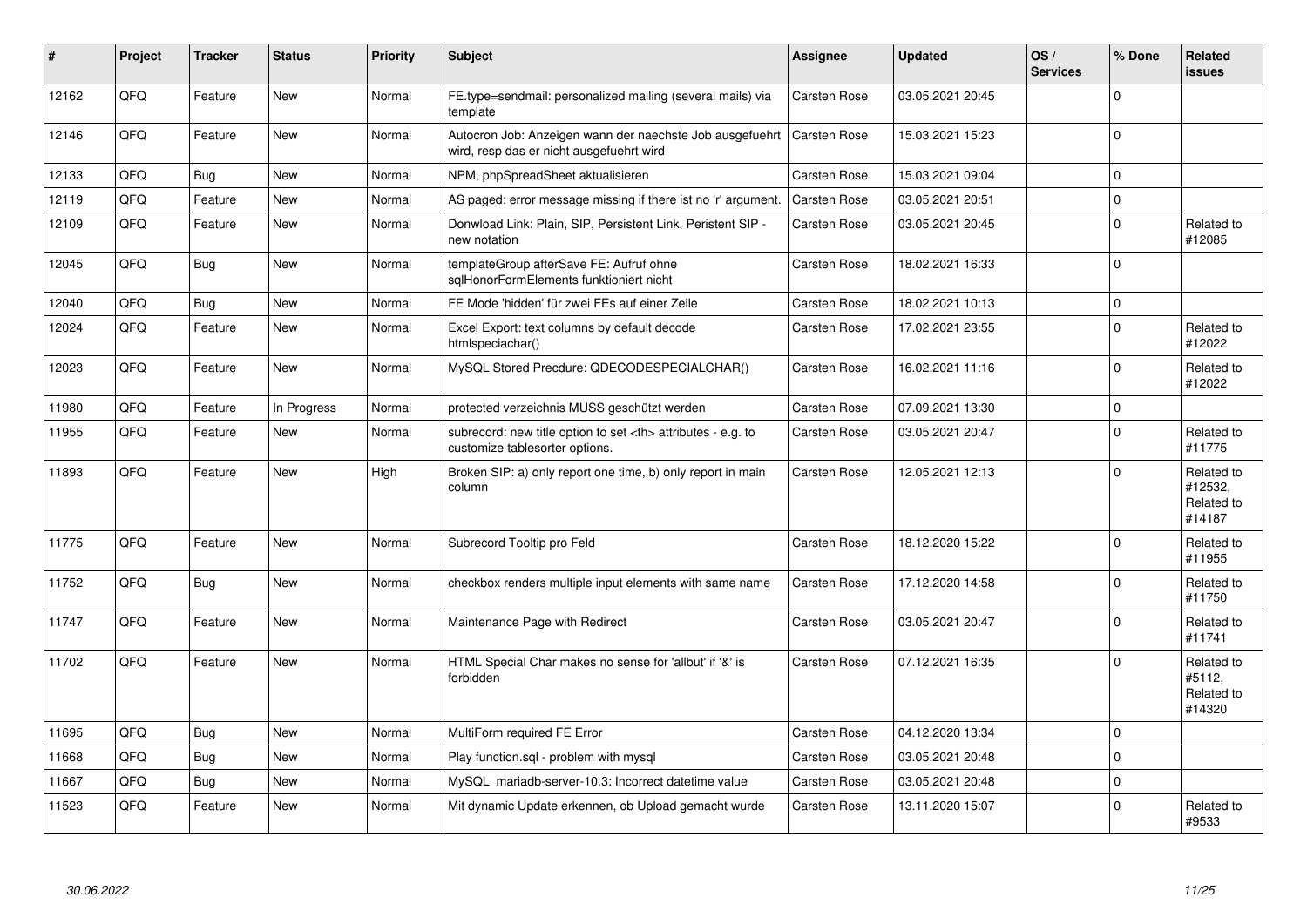| #     | Project | <b>Tracker</b> | <b>Status</b>     | <b>Priority</b> | <b>Subject</b>                                                                      | Assignee            | <b>Updated</b>   | OS/<br><b>Services</b> | % Done      | Related<br>issues                                                                                                              |
|-------|---------|----------------|-------------------|-----------------|-------------------------------------------------------------------------------------|---------------------|------------------|------------------------|-------------|--------------------------------------------------------------------------------------------------------------------------------|
| 11517 | QFQ     | <b>Bug</b>     | In Progress       | Normal          | extraButtonInfo Broken for multiple FormElements                                    | Carsten Rose        | 12.05.2022 13:12 |                        | $\Omega$    | Related to<br>#7890,<br>Related to<br>#3811, Has<br>duplicate<br>#10905, Has<br>duplicate<br>#10553, Has<br>duplicate<br>#6779 |
| 11516 | QFQ     | Feature        | <b>New</b>        | Normal          | Multi Page Form (Previous/Next Buttons)                                             | <b>Carsten Rose</b> | 16.03.2021 17:52 |                        | $\Omega$    |                                                                                                                                |
| 11504 | QFQ     | Feature        | <b>New</b>        | Normal          | Dynamic Update: Button text update for 'Save',' Close' &<br>'Delete'                | <b>Carsten Rose</b> | 12.11.2020 23:44 |                        | $\Omega$    |                                                                                                                                |
| 11460 | QFQ     | Feature        | <b>New</b>        | Normal          | Easier creation of changelog: gitchangelog                                          | <b>Carsten Rose</b> | 12.06.2021 10:20 |                        | $\mathbf 0$ | Related to<br>#13467                                                                                                           |
| 11323 | QFQ     | Feature        | Some day<br>maybe | Normal          | Report Frontend Editor Modal + Codemirror                                           | <b>Carsten Rose</b> | 16.09.2021 15:10 |                        | $\Omega$    | Related to<br>#11036                                                                                                           |
| 11322 | QFQ     | Feature        | Some day<br>maybe | Normal          | Form Element JSON - (multiline parameter field)                                     | Carsten Rose        | 16.09.2021 15:10 |                        | $\mathbf 0$ |                                                                                                                                |
| 11320 | QFQ     | Feature        | Priorize          | Normal          | Typo3 Version 10 support                                                            | <b>Carsten Rose</b> | 05.05.2021 22:09 |                        | $\mathbf 0$ |                                                                                                                                |
| 11239 | QFQ     | Bug            | <b>New</b>        | Normal          | Radiobutton (plain): horizontales Rendern abhängig vom<br>Datentyp in der Datenbank | Carsten Rose        | 30.09.2020 18:37 |                        | $\Omega$    |                                                                                                                                |
| 11217 | QFQ     | Feature        | Some day<br>maybe | Normal          | <b>Extend Script Functionality</b>                                                  | <b>Carsten Rose</b> | 16.09.2021 15:10 |                        | $\Omega$    |                                                                                                                                |
| 11080 | QFQ     | Feature        | <b>New</b>        | Normal          | Send MQTT messages                                                                  | <b>Carsten Rose</b> | 29.08.2020 19:49 |                        | $\mathbf 0$ |                                                                                                                                |
| 11076 | QFQ     | Feature        | In Progress       | Normal          | SELECT  AS _websocket                                                               | <b>Carsten Rose</b> | 30.08.2020 17:49 |                        | $\Omega$    |                                                                                                                                |
| 11036 | QFQ     | Feature        | Some day<br>maybe | Normal          | inline report editor permissions                                                    | <b>Carsten Rose</b> | 16.09.2021 15:09 |                        | $\Omega$    | Related to<br>#11323                                                                                                           |
| 10996 | QFQ     | Feature        | <b>New</b>        | Normal          | Download video via sip: no seek                                                     | Carsten Rose        | 12.08.2020 14:18 |                        | $\Omega$    |                                                                                                                                |
| 10979 | QFQ     | Feature        | New               | Normal          | Ajax Calls an API - dataReport                                                      | Carsten Rose        | 11.05.2022 12:15 |                        | $\Omega$    |                                                                                                                                |
| 10976 | QFQ     | Feature        | <b>New</b>        | Normal          | Excel Export Verbesserungen                                                         | Carsten Rose        | 06.08.2020 10:56 |                        | $\mathbf 0$ |                                                                                                                                |
| 10937 | QFQ     | <b>Bug</b>     | <b>New</b>        | Normal          | Fehler mit abhängigen Select- Feldern beim Positionieren                            | <b>Carsten Rose</b> | 12.11.2020 23:45 |                        | $\Omega$    |                                                                                                                                |
| 10819 | QFQ     | Feature        | <b>New</b>        | Normal          | Persistent SIP - second try                                                         | Carsten Rose        | 29.06.2020 23:02 |                        | $\Omega$    | Related to<br>#6261                                                                                                            |
| 10793 | QFQ     | Feature        | In Progress       | Normal          | <b>Update NPM Packages</b>                                                          | Carsten Rose        | 07.09.2021 13:25 |                        | 30          |                                                                                                                                |
| 10745 | QFQ     | Feature        | Some day<br>maybe | Normal          | Tablesorter Excel Export                                                            | <b>Carsten Rose</b> | 16.09.2021 15:09 |                        | $\Omega$    |                                                                                                                                |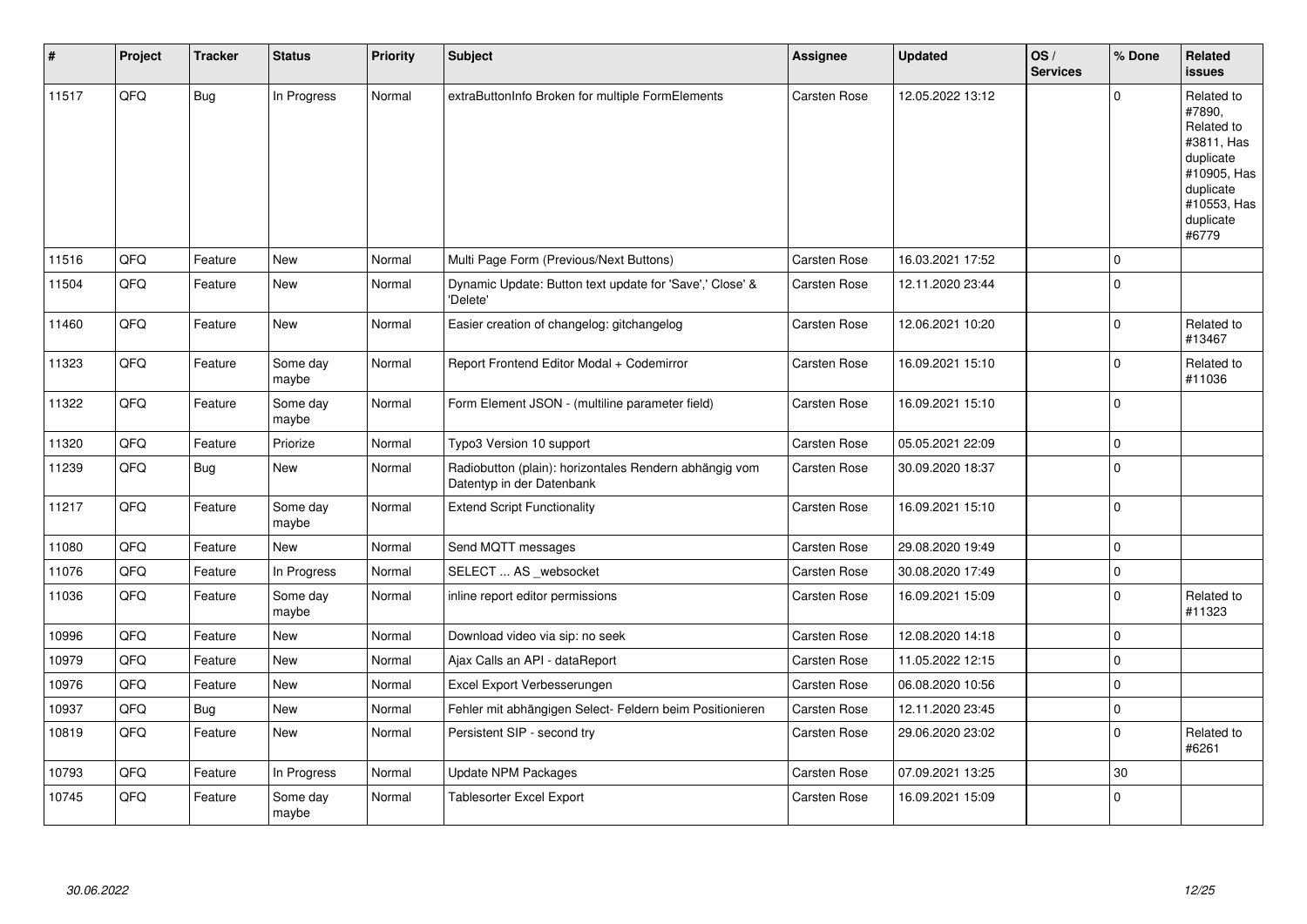| #     | Project | <b>Tracker</b> | <b>Status</b>     | <b>Priority</b> | <b>Subject</b>                                                                  | Assignee            | <b>Updated</b>   | OS/<br><b>Services</b> | % Done      | Related<br><b>issues</b>                                             |
|-------|---------|----------------|-------------------|-----------------|---------------------------------------------------------------------------------|---------------------|------------------|------------------------|-------------|----------------------------------------------------------------------|
| 10716 | QFQ     | Feature        | Some day<br>maybe | Normal          | Business Logic mit Externen Skripten                                            | <b>Carsten Rose</b> | 16.09.2021 15:10 |                        | $\Omega$    | Related to<br>#10713,<br>Related to<br>#8217                         |
| 10714 | QFQ     | Feature        | <b>New</b>        | Normal          | multi Table Form                                                                | Carsten Rose        | 16.03.2021 18:44 |                        | $\mathbf 0$ |                                                                      |
| 10704 | QFQ     | <b>Bug</b>     | New               | Normal          | wkhtml problem rendering fullCalendar.js / fabric.js >><br>successor: puppeteer | <b>Carsten Rose</b> | 12.11.2020 23:45 |                        | $\Omega$    | Related to<br>#5024,<br>Related to<br>#4650,<br>Related to<br>#10715 |
| 10661 | QFQ     | Bug            | In Progress       | Normal          | Typo3 Warnungen                                                                 | <b>Carsten Rose</b> | 07.09.2021 13:23 |                        | $\mathbf 0$ | Related to<br>#12440                                                 |
| 10658 | QFQ     | <b>Bug</b>     | <b>New</b>        | Normal          | processReadOnly broken                                                          | <b>Carsten Rose</b> | 27.05.2020 17:55 |                        | $\pmb{0}$   |                                                                      |
| 10640 | QFQ     | <b>Bug</b>     | New               | High            | TypeAhead Tag: FE editierbar trotz readOnly                                     | Carsten Rose        | 03.05.2021 21:12 |                        | $\mathbf 0$ | Related to<br>#7795                                                  |
| 10593 | QFQ     | Feature        | <b>New</b>        | Normal          | label2: text behind input element                                               | Carsten Rose        | 16.05.2020 10:57 |                        | $\mathbf 0$ |                                                                      |
| 10588 | QFQ     | <b>Bug</b>     | <b>New</b>        | Normal          | typeahed Tag: Doku anpassen                                                     | Carsten Rose        | 12.11.2020 23:45 |                        | $\mathbf 0$ |                                                                      |
| 10508 | QFQ     | <b>Bug</b>     | <b>New</b>        | High            | Multi Form broken on Multi DB Instance                                          | Carsten Rose        | 03.05.2021 21:12 |                        | $\mathbf 0$ |                                                                      |
| 10506 | QFQ     | <b>Bug</b>     | New               | High            | Template Group broken on MultiDB instance                                       | Carsten Rose        | 03.05.2021 21:12 |                        | $\mathbf 0$ | Related to<br>#10505                                                 |
| 10443 | QFQ     | Feature        | In Progress       | Normal          | Konzept_api / _live                                                             | Carsten Rose        | 07.05.2020 09:39 |                        | $\mathbf 0$ |                                                                      |
| 10322 | QFQ     | <b>Bug</b>     | New               | Normal          | FormElement / Radio: missing column 'enum' >> FE not<br>reported                | Carsten Rose        | 07.05.2020 09:37 |                        | $\Omega$    |                                                                      |
| 10119 | QFQ     | Feature        | New               | Normal          | Dropdown (selectlist) & TypeAhead: format and catagorize<br>list                | <b>Carsten Rose</b> | 07.05.2020 09:36 |                        | $\mathbf 0$ |                                                                      |
| 10116 | QFQ     | Feature        | Some day<br>maybe | Normal          | TypeAhead: Tag - show inside 'input' element                                    | Carsten Rose        | 16.09.2021 15:09 |                        | $\mathbf 0$ |                                                                      |
| 10115 | QFQ     | Feature        | New               | Normal          | TypeAhead: static list                                                          | <b>Carsten Rose</b> | 26.02.2020 16:42 |                        | 100         |                                                                      |
| 10095 | QFQ     | Feature        | Some day<br>maybe | Normal          | Generic Gitlab Integration into QFQ                                             | Carsten Rose        | 16.09.2021 15:10 |                        | $\mathbf 0$ |                                                                      |
| 10082 | QFQ     | <b>Bug</b>     | <b>New</b>        | Normal          | FE.type=SELECT - 'sanatize' Class                                               | <b>Carsten Rose</b> | 07.05.2020 09:36 |                        | $\mathbf 0$ | Related to<br>#10081                                                 |
| 10081 | QFQ     | <b>Bug</b>     | New               | High            | Stale record lock after 'forbidden' character                                   | <b>Carsten Rose</b> | 03.05.2021 21:12 |                        | $\Omega$    | Related to<br>#10082,<br>Related to<br>#9789                         |
| 10080 | QFQ     | Feature        | <b>New</b>        | Normal          | Popup on 'save' / 'close': configure dialog (answer<br>yes/no/cancle/)          | <b>Carsten Rose</b> | 28.03.2021 20:52 |                        | $\mathbf 0$ | Is duplicate<br>of #12262                                            |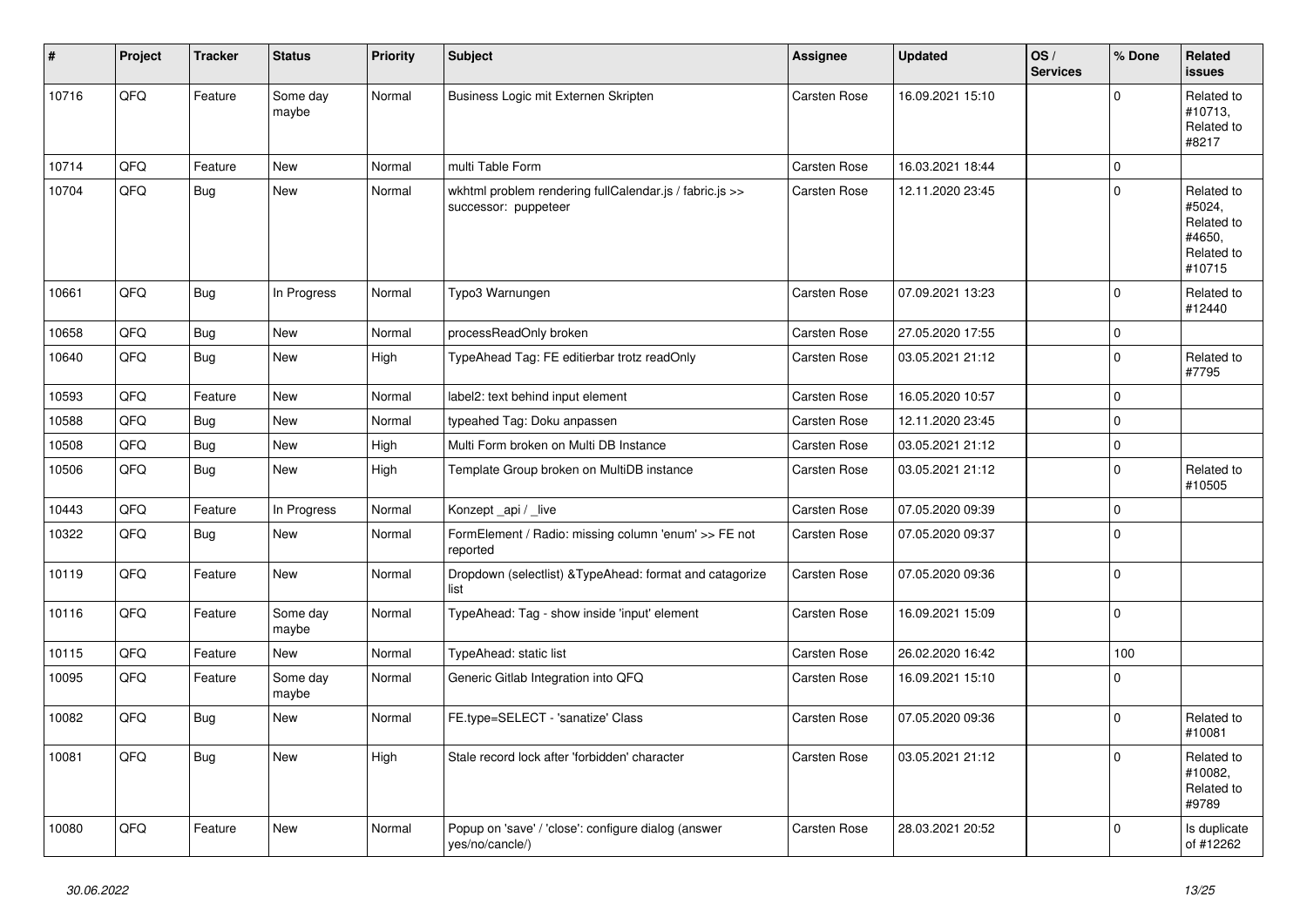| #     | Project | <b>Tracker</b> | <b>Status</b>     | <b>Priority</b> | <b>Subject</b>                                                                                                                        | <b>Assignee</b>     | <b>Updated</b>   | OS/<br><b>Services</b> | % Done      | Related<br><b>issues</b>                                                |
|-------|---------|----------------|-------------------|-----------------|---------------------------------------------------------------------------------------------------------------------------------------|---------------------|------------------|------------------------|-------------|-------------------------------------------------------------------------|
| 10015 | QFQ     | Feature        | Priorize          | Normal          | Monospace in Textarea                                                                                                                 | Carsten Rose        | 03.02.2020 13:40 |                        | $\mathbf 0$ |                                                                         |
| 10014 | QFQ     | Feature        | <b>New</b>        | Normal          | Manual.rst: describe behaviour and process order of<br>fillStoreVar, slaveId, sqlBefore,                                              | Carsten Rose        | 01.02.2020 22:31 |                        | $\mathbf 0$ |                                                                         |
| 10013 | QFQ     | Feature        | Some day<br>maybe | Normal          | FE.typ=editor: CodeMirror                                                                                                             | Carsten Rose        | 08.06.2022 10:37 |                        | $\Omega$    | Related to<br>#12611,<br>Related to<br>#12490,<br>Related to<br>#7732   |
| 10012 | QFQ     | Feature        | Priorize          | Normal          | redirectAllMailTo: {{beEmail:T}}                                                                                                      | <b>Carsten Rose</b> | 08.05.2021 09:54 |                        | $\mathbf 0$ | Related to<br>#12412,<br>Related to<br>#12413,<br>Related to<br>#10011  |
| 10011 | QFQ     | Feature        | Priorize          | Normal          | Offer new STORE_TYPO3 Variable 'beUser', 'beEmail'                                                                                    | <b>Carsten Rose</b> | 08.05.2021 09:51 |                        | $\Omega$    | Related to<br>#10012,<br>Related to<br>#12511                           |
| 10005 | QFQ     | Feature        | Priorize          | Normal          | Report / special column name:  AS calendar                                                                                            | Carsten Rose        | 03.06.2020 17:28 |                        | $\mathbf 0$ |                                                                         |
| 9983  | QFQ     | Feature        | <b>New</b>        | Normal          | Report Notation: new keyword 'range'                                                                                                  | Carsten Rose        | 01.02.2020 15:55 |                        | $\Omega$    |                                                                         |
| 9975  | QFQ     | <b>Bug</b>     | Priorize          | Normal          | Dropdown Menu: 'r:3' broken                                                                                                           | Carsten Rose        | 01.02.2020 10:13 |                        | $\mathbf 0$ |                                                                         |
| 9968  | QFQ     | Feature        | Priorize          | Normal          | Tooltip in Links for Developer                                                                                                        | Carsten Rose        | 01.02.2020 23:17 |                        | $\Omega$    |                                                                         |
| 9958  | QFQ     | <b>Bug</b>     | Priorize          | Normal          | Broken subrecord query: no error message                                                                                              | Carsten Rose        | 05.02.2021 15:15 |                        | $\pmb{0}$   |                                                                         |
| 9947  | QFQ     | <b>Bug</b>     | Priorize          | Normal          | Unwanted error message if missing 'typeAheadSqlPrefetch'                                                                              | Carsten Rose        | 01.02.2020 10:13 |                        | 0           |                                                                         |
| 9928  | QFQ     | Feature        | Priorize          | Normal          | SpecialColumnName: a) Deprecated: ' AS "_+tag " ', b)<br>New: ' AS "_ <tag1><tag2>"</tag2></tag1>                                     | <b>Carsten Rose</b> | 01.02.2020 23:17 |                        | $\mathbf 0$ | Related to<br>#9929                                                     |
| 9927  | QFQ     | Feature        | <b>New</b>        | Normal          | QFQ Update: a) Update nur machen wenn BE User<br>eingeloggt ist., b) Bei Fehler genaue Meldung welcher<br>Updateschritt Probleme hat. | Carsten Rose        | 22.01.2020 12:59 |                        | $\mathbf 0$ |                                                                         |
| 9900  | QFQ     | Feature        | Priorize          | Normal          | Generic API Call: tt-content record >> JSON                                                                                           | <b>Carsten Rose</b> | 01.02.2020 10:13 |                        | $\mathbf 0$ |                                                                         |
| 9862  | QFQ     | <b>Bug</b>     | Priorize          | Normal          | Failed writing to sql mail qfq.log should throw an exception                                                                          | <b>Carsten Rose</b> | 01.02.2020 10:13 |                        | $\mathbf 0$ |                                                                         |
| 9834  | QFQ     | <b>Bug</b>     | Priorize          | Normal          | Input elements with tag 'disabled' are missing on<br>form-submit: server option 'processReadOnly' broken                              | Carsten Rose        | 07.12.2021 16:43 |                        | $\Omega$    | Related to<br>#9691,<br>Related to<br>#5305, Has<br>duplicate<br>#12331 |
| 9811  | QFQ     | Feature        | New               | Normal          | Report: tag every n'th row                                                                                                            | <b>Carsten Rose</b> | 01.02.2020 23:22 |                        | $\Omega$    |                                                                         |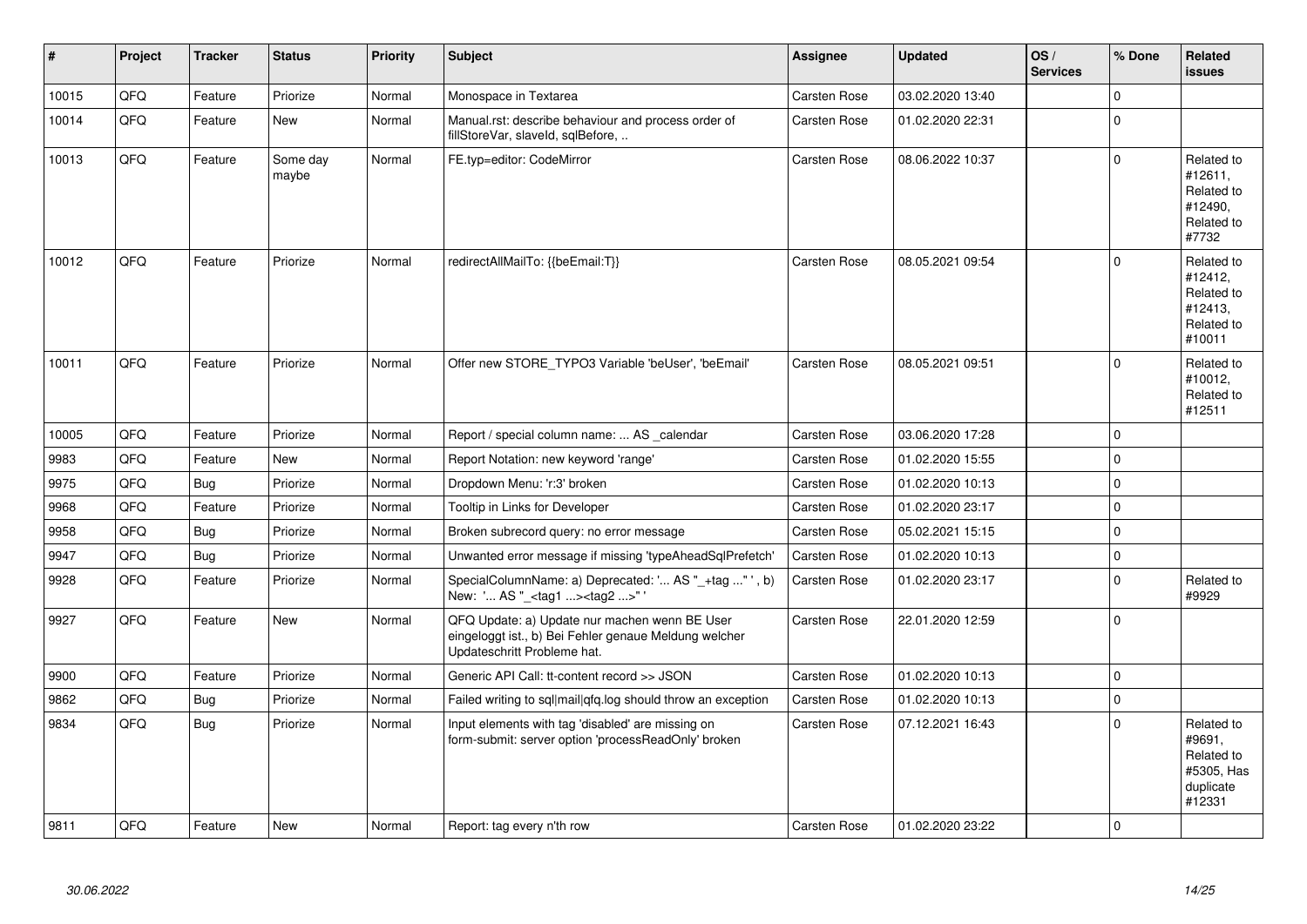| #    | Project | <b>Tracker</b> | <b>Status</b>     | <b>Priority</b> | <b>Subject</b>                                                           | <b>Assignee</b>     | <b>Updated</b>   | OS/<br><b>Services</b> | % Done      | Related<br>issues                                                    |
|------|---------|----------------|-------------------|-----------------|--------------------------------------------------------------------------|---------------------|------------------|------------------------|-------------|----------------------------------------------------------------------|
| 9789 | QFQ     | <b>Bug</b>     | In Progress       | High            | Record Lock: release to early on 'leave page'                            | <b>Carsten Rose</b> | 10.01.2022 09:25 |                        | 100         | Related to<br>#10081,<br>Related to<br>#9173,<br>Related to<br>#8702 |
| 9783 | QFQ     | <b>Bug</b>     | New               | Normal          | Email with special characters                                            | <b>Carsten Rose</b> | 01.02.2020 23:22 |                        | $\mathbf 0$ |                                                                      |
| 9781 | QFQ     | Feature        | New               | Normal          | Button: CSS class to make buttons smaller                                | Carsten Rose        | 01.02.2020 23:22 |                        | $\mathbf 0$ |                                                                      |
| 9777 | QFQ     | Feature        | <b>New</b>        | Normal          | Logging QFQ Variables                                                    | Carsten Rose        | 16.12.2019 17:17 |                        | $\mathbf 0$ |                                                                      |
| 9773 | QFQ     | <b>Bug</b>     | <b>New</b>        | Normal          | form.parameter.formModeGlobal=requiredOff                                | Carsten Rose        | 01.02.2020 15:56 |                        | $\mathbf 0$ |                                                                      |
| 9707 | QFQ     | Feature        | <b>New</b>        | Normal          | SIP security: encode pageId and check pageId on decode                   | Carsten Rose        | 01.02.2020 23:22 |                        | $\mathbf 0$ |                                                                      |
| 9706 | QFQ     | Feature        | New               | Normal          | Multi File Upload (hidden template group)                                | <b>Carsten Rose</b> | 01.02.2020 23:22 |                        | $\mathbf 0$ | Related to<br>#7521,<br>Related to<br>#5562,<br>Related to<br>#13330 |
| 9704 | QFQ     | Feature        | Some day<br>maybe | Normal          | Thumbnails Generieren beim Splitten von PDF Files                        | <b>Carsten Rose</b> | 11.12.2019 16:01 |                        | $\mathbf 0$ |                                                                      |
| 9691 | QFQ     | <b>Bug</b>     | In Progress       | Normal          | Checkbox: dynamic update > readonly                                      | Carsten Rose        | 01.02.2020 23:22 |                        | 50          | Related to<br>#9834                                                  |
| 9669 | QFQ     | <b>Bug</b>     | Some day<br>maybe | Normal          | Checkbox / Template Group: radio/checkbox visible broken<br>after 'add'  | Carsten Rose        | 16.06.2021 13:47 |                        | $\mathbf 0$ | Related to<br>#8091                                                  |
| 9668 | QFQ     | Feature        | Priorize          | Normal          | Form.mode: rename 'hidden' to 'hide'                                     | <b>Carsten Rose</b> | 05.05.2021 22:14 |                        | $\mathbf 0$ | Related to<br>#6437                                                  |
| 9602 | QFQ     | Feature        | New               | Normal          | Form definition as JSON                                                  | <b>Carsten Rose</b> | 01.02.2020 23:21 |                        | $\mathbf 0$ | Related to<br>#9600                                                  |
| 9579 | QFQ     | Feature        | Some day<br>maybe | Normal          | Multiform with Process Row                                               | <b>Carsten Rose</b> | 11.12.2019 16:01 |                        | $\mathbf 0$ |                                                                      |
| 9537 | QFQ     | Feature        | New               | Normal          | FormEditor: Edit fieldset in FrontEnd                                    | Carsten Rose        | 01.02.2020 23:22 |                        | $\mathbf 0$ |                                                                      |
| 9534 | QFQ     | <b>Bug</b>     | Priorize          | Urgent          | FE.type=upload: 'Unknown Mode: ID"                                       | Carsten Rose        | 03.05.2021 21:14 |                        | $\mathbf 0$ | Related to<br>#9532                                                  |
| 9533 | QFQ     | <b>Bug</b>     | <b>New</b>        | Normal          | FE.type=upload: Check in 'beforeSave' if upload is given                 | Carsten Rose        | 01.02.2020 23:22 |                        | $\mathbf 0$ | Related to<br>#11523                                                 |
| 9531 | QFQ     | <b>Bug</b>     | New               | High            | FE File: Dynamic Update / modeSql / required detected even<br>it not set | Carsten Rose        | 11.06.2021 20:32 |                        | $\mathbf 0$ | Related to<br>#12398                                                 |
| 9517 | QFQ     | Feature        | In Progress       | High            | Input multiple tags with typeahead                                       | Carsten Rose        | 03.05.2021 21:14 |                        | 40          | Related to<br>#10150                                                 |
| 9394 | QFQ     | Feature        | Priorize          | Normal          | REST: allow for non numerical ids in get requests                        | Carsten Rose        | 05.05.2021 22:10 |                        | $\mathbf 0$ |                                                                      |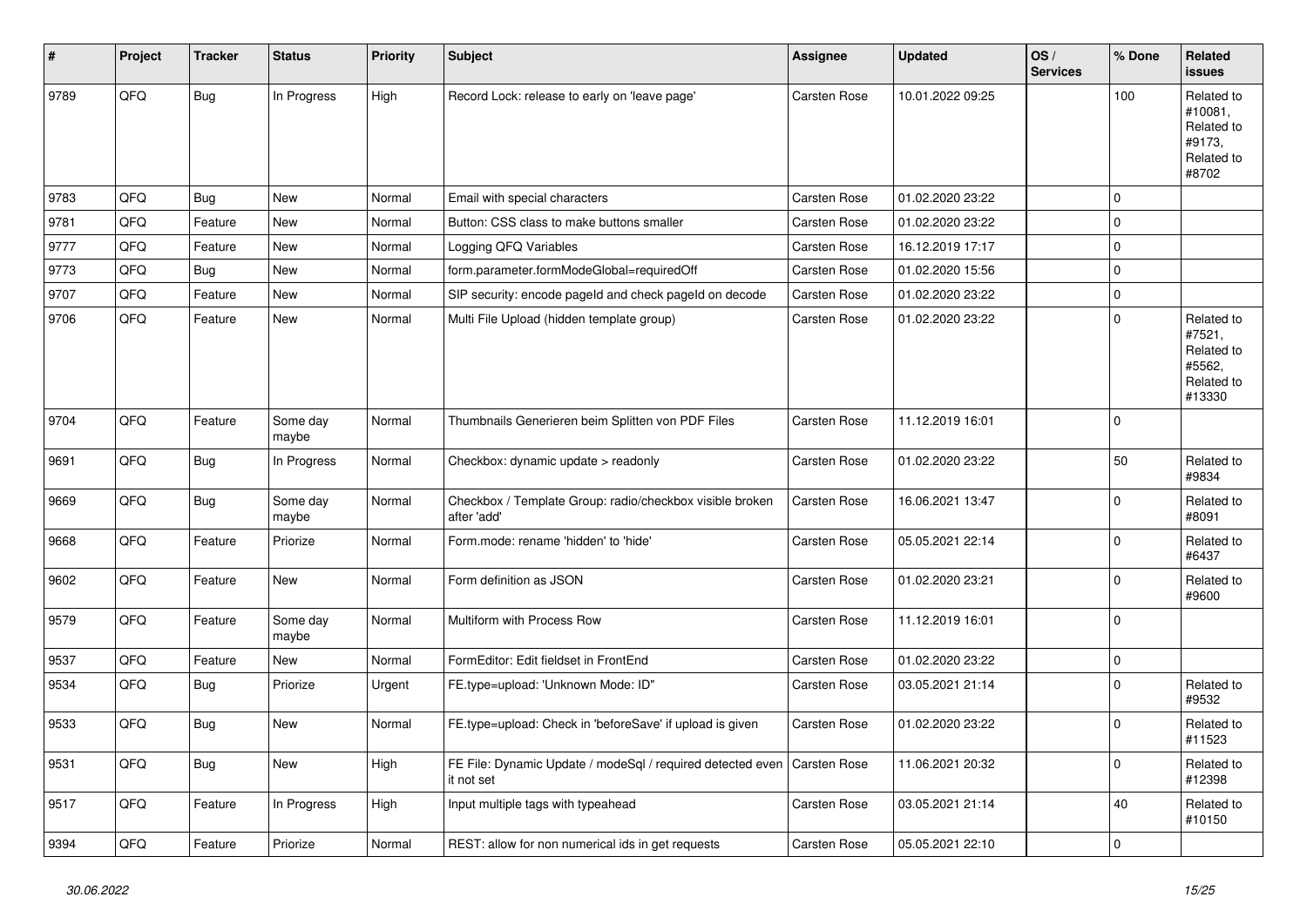| ∦    | Project | <b>Tracker</b> | <b>Status</b>     | <b>Priority</b> | Subject                                                                         | <b>Assignee</b> | <b>Updated</b>   | OS/<br><b>Services</b> | % Done      | Related<br>issues                            |
|------|---------|----------------|-------------------|-----------------|---------------------------------------------------------------------------------|-----------------|------------------|------------------------|-------------|----------------------------------------------|
| 9352 | QFQ     | Feature        | <b>New</b>        | Normal          | FE 'Native' fire slaveld, sqlAfter, sqlIns                                      | Carsten Rose    | 01.02.2020 23:22 |                        | $\Omega$    |                                              |
| 9348 | QFQ     | Feature        | <b>New</b>        | Normal          | defaultThumbnailSize: pre render thumbnails                                     | Carsten Rose    | 12.06.2021 09:05 |                        | $\mathbf 0$ |                                              |
| 9347 | QFQ     | <b>Bug</b>     | New               | High            | FE.type=upload with dynamic show/hidden: required not<br>detected               | Carsten Rose    | 12.06.2021 10:40 |                        | $\mathbf 0$ | Related to<br>#5305,<br>Related to<br>#12398 |
| 9346 | QFQ     | Feature        | Priorize          | Normal          | beforeSave: check if an upload is given                                         | Carsten Rose    | 11.06.2021 21:18 |                        | $\mathbf 0$ |                                              |
| 9317 | QFQ     | Bug            | <b>New</b>        | Normal          | FE.type=note: with dynamic show/hidden an empty label<br>causes trouble         | Carsten Rose    | 01.02.2020 23:22 |                        | $\Omega$    |                                              |
| 9281 | QFQ     | Bug            | Some day<br>maybe | Normal          | Allow STRICT_TRANS_TABLES                                                       | Carsten Rose    | 02.01.2021 18:43 |                        | $\mathbf 0$ |                                              |
| 9275 | QFQ     | <b>Bug</b>     | <b>New</b>        | Normal          | autcron: t3 page, which takes to long to respond, is not<br>reported properly   | Carsten Rose    | 01.02.2020 23:22 |                        | 100         |                                              |
| 9221 | QFQ     | Feature        | <b>New</b>        | Normal          | typeAhead: Zeichenlimite ausschalten                                            | Carsten Rose    | 29.06.2022 22:36 |                        | $\mathbf 0$ |                                              |
| 9208 | QFQ     | Feature        | <b>New</b>        | Normal          | Manage 'recent' records                                                         | Carsten Rose    | 01.02.2020 23:22 |                        | $\mathbf 0$ |                                              |
| 9177 | QFQ     | <b>Bug</b>     | <b>New</b>        | Normal          | Bug? QFQ tries to save an action FE, which has real<br>existing column name     | Carsten Rose    | 01.02.2020 23:22 |                        | $\mathbf 0$ |                                              |
| 9173 | QFQ     | Bug            | Priorize          | Urgent          | Stale Record Lock: Firefox                                                      | Carsten Rose    | 03.05.2021 21:14 |                        | $\Omega$    | Related to<br>#9789                          |
| 9136 | QFQ     | Feature        | <b>New</b>        | Normal          | Create ZIP files with dynamic PDFs                                              | Carsten Rose    | 01.02.2020 23:22 |                        | $\mathbf 0$ |                                              |
| 9129 | QFQ     | Feature        | New               | Normal          | sqlValidate: Message as notification, not as error                              | Carsten Rose    | 01.02.2020 23:22 |                        | $\Omega$    | Related to<br>#9128                          |
| 9128 | QFQ     | Feature        | <b>New</b>        | Normal          | Error Message: not replaced variables- a) replace back to<br>'{{', b) underline | Carsten Rose    | 01.02.2020 23:22 |                        | $\mathbf 0$ | Related to<br>#9129                          |
| 9127 | QFQ     | <b>Bug</b>     | <b>New</b>        | Normal          | Error Message: change 'roll over' color - text not readable                     | Carsten Rose    | 01.02.2020 23:22 |                        | $\mathbf 0$ |                                              |
| 9121 | QFQ     | <b>Bug</b>     | Priorize          | High            | sip links have r and __dbIndexData set                                          | Carsten Rose    | 12.06.2021 10:41 |                        | $\mathbf 0$ |                                              |
| 9077 | QFQ     | Bug            | New               | Normal          | typeAheadSql: report broken SQL                                                 | Carsten Rose    | 29.06.2022 22:35 |                        | $\Omega$    | Related to<br>#4018                          |
| 9013 | QFQ     | Bug            | <b>New</b>        | Normal          | Error in Twig template not handled                                              | Carsten Rose    | 20.10.2021 13:43 |                        | 0           |                                              |
| 8975 | QFQ     | Feature        | New               | Normal          | Report Notation: 2.0                                                            | Carsten Rose    | 01.02.2020 23:22 |                        | $\Omega$    | Related to<br>#8963                          |
| 8963 | QFQ     | Feature        | Priorize          | Normal          | Setting values in a store: flexible way                                         | Carsten Rose    | 05.05.2021 22:10 |                        | 0           | Related to<br>#8975                          |
| 8962 | QFQ     | Feature        | New               | High            | allow for form fields with identical names                                      | Carsten Rose    | 03.05.2021 21:14 |                        | 0           |                                              |
| 8894 | QFQ     | Feature        | Some day<br>maybe | Normal          | Documentation Tags Usable in QFQ Application                                    | Carsten Rose    | 11.12.2019 16:01 |                        | $\mathbf 0$ |                                              |
| 8892 | QFG     | Feature        | Some day<br>maybe | Normal          | Display and Edit SQL Comments in Form Editor                                    | Carsten Rose    | 11.12.2019 16:01 |                        | 0           |                                              |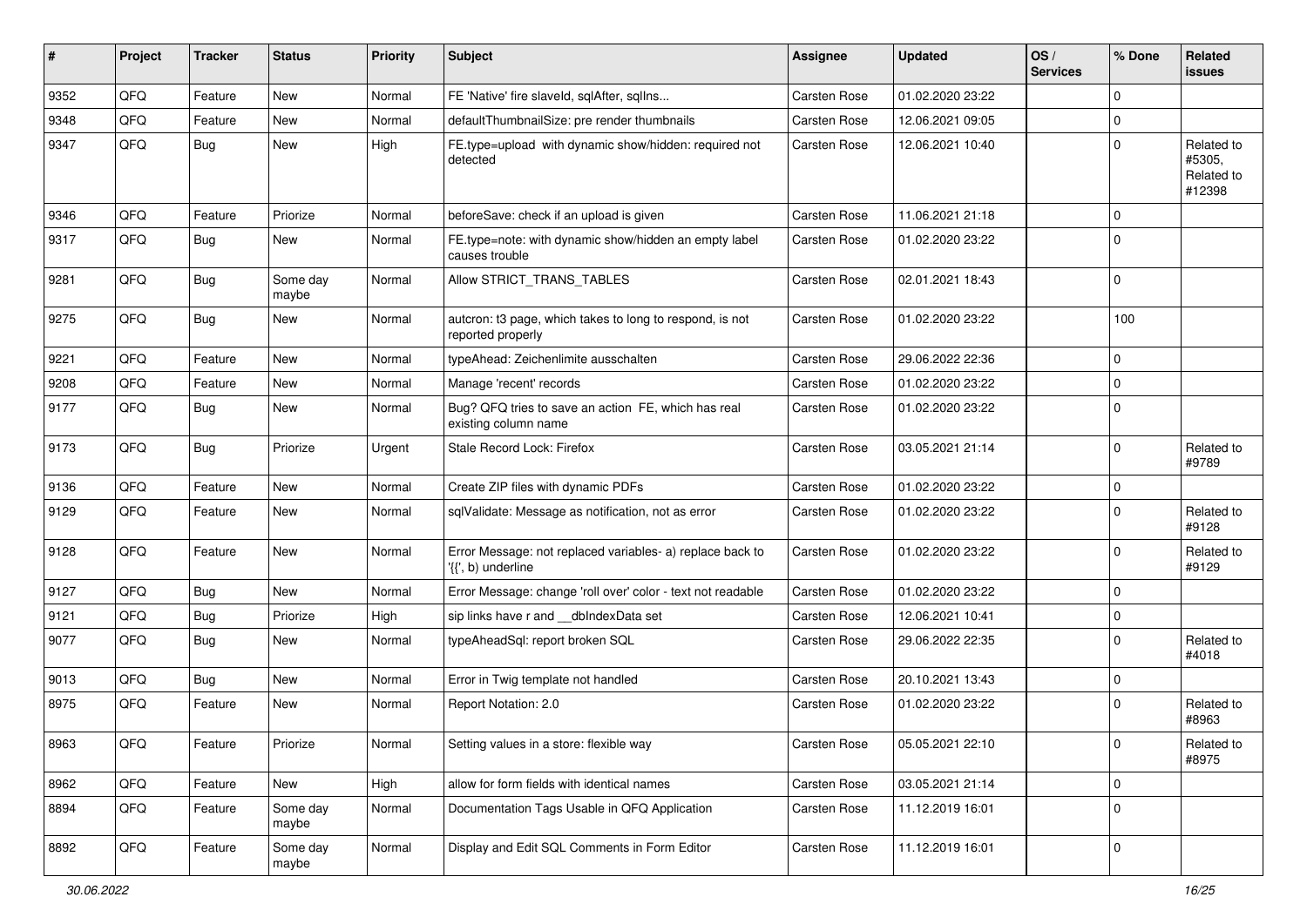| ∦    | Project | <b>Tracker</b> | <b>Status</b>     | <b>Priority</b> | Subject                                                                                                | Assignee            | <b>Updated</b>   | OS/<br><b>Services</b> | % Done      | Related<br><b>issues</b>                        |
|------|---------|----------------|-------------------|-----------------|--------------------------------------------------------------------------------------------------------|---------------------|------------------|------------------------|-------------|-------------------------------------------------|
| 8806 | QFQ     | Feature        | <b>New</b>        | Normal          | SQL Function nl2br                                                                                     | Carsten Rose        | 01.02.2020 23:22 |                        | $\Omega$    |                                                 |
| 8719 | QFQ     | Feature        | <b>New</b>        | Normal          | extraButtonLock: add support for 0/1                                                                   | Carsten Rose        | 01.02.2020 23:22 |                        | 0           |                                                 |
| 8702 | QFQ     | Feature        | New               | Normal          | Load Record which is locked: missing user info                                                         | Carsten Rose        | 11.12.2019 16:16 |                        | $\Omega$    | Related to<br>#9789                             |
| 8668 | QFQ     | Bug            | New               | High            | Pill disabled: dyamic mode 'hidden' not respected - FE is still<br>required                            | <b>Carsten Rose</b> | 03.05.2021 21:14 |                        | $\Omega$    |                                                 |
| 8586 | QFQ     | Feature        | Some day<br>maybe | Normal          | QFQ: Enhance Error message for 'record not found'                                                      | Carsten Rose        | 16.09.2021 15:10 |                        | $\mathbf 0$ |                                                 |
| 8585 | QFQ     | Feature        | Priorize          | Normal          | Enhance Error message for 'unknown form'                                                               | Carsten Rose        | 01.02.2020 10:13 |                        | $\mathbf 0$ |                                                 |
| 8584 | QFQ     | Feature        | Priorize          | Normal          | FE 'Action' - never assign to Container (except Template<br>Group)                                     | Carsten Rose        | 01.02.2020 10:13 |                        | $\mathbf 0$ |                                                 |
| 8520 | QFQ     | Feature        | Some day<br>maybe | Normal          | Bring QFQ to Composer                                                                                  | Carsten Rose        | 16.09.2021 15:10 |                        | $\mathbf 0$ |                                                 |
| 8431 | QFQ     | <b>Bug</b>     | <b>New</b>        | High            | autocron.php with wrong path                                                                           | Carsten Rose        | 03.05.2021 21:14 |                        | $\mathbf 0$ |                                                 |
| 8336 | QFQ     | Feature        | <b>New</b>        | Normal          | Form > modified > Close New: a) Optional disable popup, b)<br>custom text, c) mode on save: close stay | Carsten Rose        | 01.02.2020 23:22 |                        | $\Omega$    | Related to<br>#8335                             |
| 8277 | QFQ     | Feature        | Priorize          | Normal          | fe.parameter.default=                                                                                  | Carsten Rose        | 01.02.2020 23:17 |                        | $\mathbf 0$ | Related to<br>#8113                             |
| 8217 | QFQ     | Feature        | <b>New</b>        | Normal          | if-elseif-else construct                                                                               | Carsten Rose        | 16.03.2021 18:41 |                        | $\Omega$    | Related to<br>#10716                            |
| 8204 | QFQ     | Feature        | Priorize          | High            | Position 'required mark'                                                                               | Carsten Rose        | 16.06.2021 13:44 |                        | $\mathbf 0$ |                                                 |
| 8187 | QFQ     | Feature        | New               | Normal          | Subrecord: enable/hide new button - make new/edit/delete<br>customizeable.                             | Carsten Rose        | 06.03.2021 18:44 |                        | $\Omega$    | Related to<br>#11326                            |
| 8106 | QFQ     | Bug            | Some day<br>maybe | Normal          | Dynamic Update: Feld kann nicht auf empty zurückgesetzt<br>werden                                      | Carsten Rose        | 11.12.2019 16:01 |                        | $\Omega$    |                                                 |
| 8101 | QFQ     | Feature        | Some day<br>maybe | Normal          | Password hash: support further hashing methods                                                         | Carsten Rose        | 16.09.2021 15:10 |                        | $\Omega$    |                                                 |
| 8089 | QFQ     | Feature        | <b>New</b>        | Normal          | Copy/Paste for FormElements                                                                            | Carsten Rose        | 01.02.2020 23:22 |                        | $\mathbf 0$ |                                                 |
| 8083 | QFQ     | Bug            | <b>New</b>        | High            | FormEditor: primary table list does not respect<br>'indexDb={{indexData:Y}}'                           | Carsten Rose        | 03.05.2021 21:14 |                        | $\Omega$    | Has<br>duplicate<br>#6678                       |
| 8082 | QFQ     | Feature        | Priorize          | High            | Contact form without saving record                                                                     | Carsten Rose        | 07.12.2021 15:20 |                        | $\mathbf 0$ | Related to<br>#8587,<br><b>Blocks</b><br>#11850 |
| 8049 | QFQ     | Bug            | <b>New</b>        | Normal          | FE.type=note, column 'value': text moves some pixel to top<br>after save                               | Carsten Rose        | 01.02.2020 23:22 |                        | $\Omega$    |                                                 |
| 8044 | QFQ     | Feature        | Priorize          | Normal          | Transaction: a) Form, b) Report                                                                        | Carsten Rose        | 05.05.2021 22:14 |                        | $\mathbf 0$ | Related to<br>#8043                             |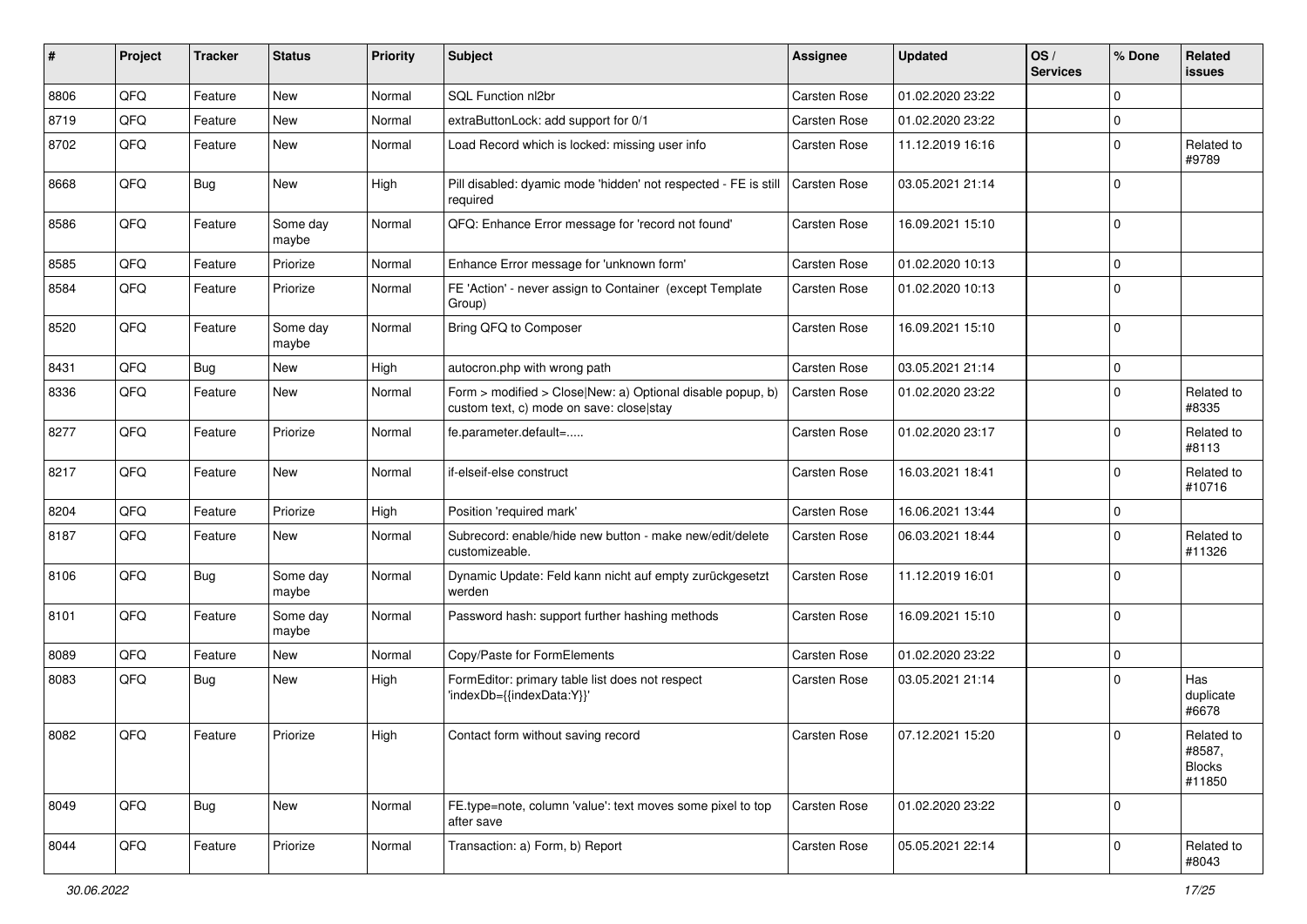| ∦    | Project | <b>Tracker</b> | <b>Status</b> | <b>Priority</b> | <b>Subject</b>                                                                                        | <b>Assignee</b>     | <b>Updated</b>   | OS/<br><b>Services</b> | % Done      | Related<br>issues    |
|------|---------|----------------|---------------|-----------------|-------------------------------------------------------------------------------------------------------|---------------------|------------------|------------------------|-------------|----------------------|
| 8037 | QFQ     | Bug            | Priorize      | Normal          | FE.type=upload (advanced mode): {{slaveId:V}} missing<br>during dynamic update                        | Carsten Rose        | 01.02.2020 10:13 |                        | $\Omega$    |                      |
| 8034 | QFQ     | Feature        | Priorize      | Normal          | FormElement 'data': 22.22.2222 should not be accepted                                                 | <b>Carsten Rose</b> | 01.02.2020 10:13 |                        | $\Omega$    |                      |
| 7924 | QFQ     | Feature        | New           | Normal          | Radio/Checkbox with Tooltip                                                                           | <b>Carsten Rose</b> | 01.02.2020 23:22 |                        | $\Omega$    |                      |
| 7920 | QFQ     | Feature        | New           | Normal          | FE: Syntax Highlight, Zeinlenumbruch                                                                  | Carsten Rose        | 01.02.2020 10:03 |                        | $\Omega$    |                      |
| 7899 | QFQ     | Bug            | New           | High            | Fe.type=password / retype / required: always complain about<br>missing value                          | Carsten Rose        | 03.05.2021 21:14 |                        | $\Omega$    |                      |
| 7890 | QFQ     | <b>Bug</b>     | <b>New</b>    | Normal          | FormElement 'required': extraButtonInfo not aligned                                                   | <b>Carsten Rose</b> | 11.06.2021 21:17 |                        | $\Omega$    | Related to<br>#11517 |
| 7850 | QFQ     | Feature        | New           | High            | Upload records: non 'pathFileName' column                                                             | <b>Carsten Rose</b> | 03.05.2021 21:14 |                        | 0           |                      |
| 7812 | QFQ     | Feature        | New           | Normal          | FE 'Subrecord' - new option 'subrecordShowFilter',<br>'subrecordPaging'                               | <b>Carsten Rose</b> | 01.02.2020 23:22 |                        | $\Omega$    |                      |
| 7795 | QFQ     | Bug            | New           | Normal          | Readonly Form: Typeahead-Felder                                                                       | Carsten Rose        | 01.02.2020 23:22 |                        | $\Omega$    | Related to<br>#10640 |
| 7685 | QFQ     | Bug            | <b>New</b>    | Normal          | Open FormElement from QFQ error message and save<br>modified record: error about missing {{formId:F}} | <b>Carsten Rose</b> | 01.02.2020 23:22 |                        | $\Omega$    |                      |
| 7683 | QFQ     | Feature        | New           | Normal          | Special column names in '{{ SELECT  AS _link }}' should<br>be detected                                | <b>Carsten Rose</b> | 01.02.2020 23:21 |                        | $\Omega$    |                      |
| 7681 | QFQ     | Feature        | <b>New</b>    | Normal          | Optional switch off 'check for modified record'                                                       | <b>Carsten Rose</b> | 01.02.2020 23:21 |                        | $\Omega$    |                      |
| 7660 | QFQ     | Feature        | New           | Normal          | IMAP: import mails to DB, move / delete mails                                                         | <b>Carsten Rose</b> | 01.02.2020 09:52 |                        | 0           |                      |
| 7656 | QFQ     | <b>Bug</b>     | Priorize      | Normal          | FE with required, 'pattern' and 'extraButtonLock': always<br>complain about missing value             | <b>Carsten Rose</b> | 01.02.2020 10:13 |                        | $\Omega$    |                      |
| 7650 | QFQ     | Bug            | <b>New</b>    | High            | Optional do not show 'required' sign on FormElement                                                   | <b>Carsten Rose</b> | 03.05.2021 21:14 |                        | 0           |                      |
| 7630 | QFQ     | Feature        | Priorize      | Normal          | detailed error message for simple upload                                                              | Carsten Rose        | 01.02.2020 10:13 |                        | $\Omega$    |                      |
| 7616 | QFQ     | <b>Bug</b>     | Priorize      | Normal          | Selectlist with Enum & Dynamic Update                                                                 | Carsten Rose        | 01.02.2020 10:13 |                        | $\Omega$    |                      |
| 7574 | QFQ     | Bug            | New           | Normal          | Substitute error: form element not reported / dont parse<br>Form.note                                 | Carsten Rose        | 01.02.2020 23:21 |                        | $\mathbf 0$ |                      |
| 7547 | QFQ     | Bug            | <b>New</b>    | Normal          | Error Message in afterSave: wrong parameter column<br>reported                                        | Carsten Rose        | 01.02.2020 23:22 |                        | $\mathbf 0$ |                      |
| 7524 | QFQ     | <b>Bug</b>     | New           | Normal          | QFQ throws a 'General Error' if 'fileadmin/protected/log/' is<br>not writeable                        | <b>Carsten Rose</b> | 01.02.2020 23:22 |                        | $\mathbf 0$ |                      |
| 7522 | QFQ     | Feature        | Priorize      | Normal          | Inserting default index.html to folder (Avoid Apache<br>Indexing)                                     | Carsten Rose        | 01.02.2020 10:13 |                        | 0           |                      |
| 7521 | QFQ     | Feature        | New           | Normal          | TemplateGroup: fe.type=upload                                                                         | Carsten Rose        | 01.02.2020 23:21 |                        | 0           | Related to<br>#9706  |
| 7520 | QFQ     | Feature        | New           | Normal          | QR Code:  AS _qr ( AS _link)                                                                          | Carsten Rose        | 01.02.2020 23:22 |                        | 0           |                      |
| 7519 | QFG     | Feature        | New           | Normal          | Select: Multi                                                                                         | Carsten Rose        | 01.02.2020 23:22 |                        | 0           |                      |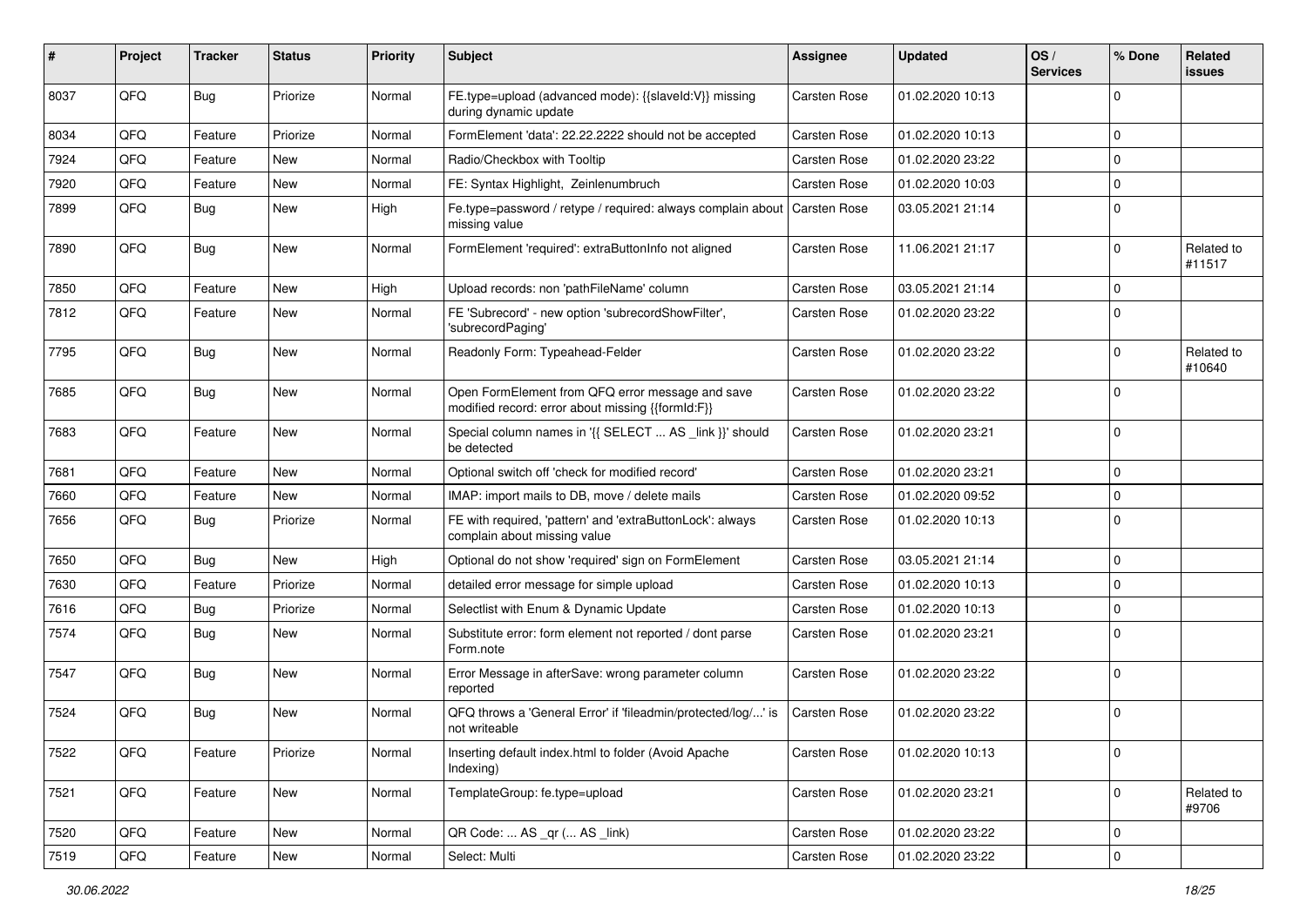| ∦    | Project | <b>Tracker</b> | <b>Status</b>     | <b>Priority</b> | <b>Subject</b>                                                                                 | Assignee            | <b>Updated</b>   | OS/<br><b>Services</b> | % Done      | Related<br>issues         |
|------|---------|----------------|-------------------|-----------------|------------------------------------------------------------------------------------------------|---------------------|------------------|------------------------|-------------|---------------------------|
| 7513 | QFQ     | <b>Bug</b>     | <b>New</b>        | Normal          | Radios not correct aligned                                                                     | Carsten Rose        | 01.02.2020 23:22 |                        | $\Omega$    |                           |
| 7512 | QFQ     | Bug            | <b>New</b>        | Normal          | FE: inputType=number >> 'pattern' is not respected                                             | <b>Carsten Rose</b> | 01.02.2020 23:22 |                        | 0           |                           |
| 7481 | QFQ     | Feature        | <b>New</b>        | Normal          | Detect 'BaseUrl' automatically                                                                 | <b>Carsten Rose</b> | 01.02.2020 23:21 |                        | 0           |                           |
| 7480 | QFQ     | Feature        | <b>New</b>        | Normal          | Record History (Undo / Redo)                                                                   | Carsten Rose        | 11.12.2019 16:16 |                        | $\Omega$    | Related to<br>#2361       |
| 7456 | QFQ     | <b>Bug</b>     | Some day<br>maybe | Low             | Todos in Code: solve or make ticket                                                            | <b>Carsten Rose</b> | 16.09.2021 15:10 |                        | $\Omega$    |                           |
| 7453 | QFQ     | Feature        | Some day<br>maybe | Normal          | import / export forms QFQ                                                                      | Carsten Rose        | 16.09.2021 15:10 |                        | $\Omega$    |                           |
| 7452 | QFQ     | Feature        | Some day<br>maybe | Normal          | automate deployment new QFQ version                                                            | Carsten Rose        | 16.09.2021 15:10 |                        | $\mathbf 0$ |                           |
| 7342 | QFQ     | Feature        | <b>New</b>        | Normal          | add content $=$ hide this                                                                      | <b>Carsten Rose</b> | 01.02.2020 23:21 |                        | $\mathbf 0$ |                           |
| 7336 | QFQ     | Feature        | Some day<br>maybe | Normal          | PDF Upload: disallow PDFs with specific Meta information                                       | Carsten Rose        | 11.12.2019 16:01 |                        | $\Omega$    |                           |
| 7290 | QFQ     | Feature        | Priorize          | Normal          | FormEditor: title as textarea if LEN(title)>60                                                 | Carsten Rose        | 01.02.2020 10:13 |                        | $\Omega$    | Blocked by<br>#7682       |
| 7280 | QFQ     | Feature        | New               | Normal          | recently used table                                                                            | Carsten Rose        | 01.02.2020 23:21 |                        | $\mathbf 0$ |                           |
| 7261 | QFQ     | <b>Bug</b>     | <b>New</b>        | Normal          | Report pathFilename for user without path, only the filename                                   | <b>Carsten Rose</b> | 01.02.2020 23:21 |                        | 0           |                           |
| 7239 | QFQ     | Feature        | New               | Normal          | TinyMCE: html tag whitelist                                                                    | Carsten Rose        | 01.02.2020 23:21 |                        | $\Omega$    | Related to<br>#14320      |
| 7219 | QFQ     | <b>Bug</b>     | <b>New</b>        | Normal          | typeSheadSql / typeAheadSqlPrefetch: change to curly<br>braces                                 | Carsten Rose        | 01.02.2020 23:21 |                        | $\Omega$    |                           |
| 7217 | QFQ     | Feature        | Priorize          | Normal          | Download: notice User if `_sip=?` is missing                                                   | Carsten Rose        | 01.02.2020 10:13 |                        | 0           |                           |
| 7175 | QFQ     | Feature        | <b>New</b>        | Normal          | Upload: md5 hash as filename                                                                   | Carsten Rose        | 01.02.2020 23:21 |                        | $\Omega$    |                           |
| 7119 | QFQ     | Feature        | New               | Normal          | Upload: scaleDownWidth, scaleDownHeight                                                        | Carsten Rose        | 01.02.2020 23:21 |                        | $\mathbf 0$ |                           |
| 7109 | QFQ     | Feature        | New               | Normal          | Dynamic Updates: row/element hide                                                              | Carsten Rose        | 01.02.2020 23:22 |                        | $\Omega$    | Has<br>duplicate<br>#4081 |
| 7107 | QFQ     | Feature        | Some day<br>maybe | Normal          | Showcase Registration Tool: Anmeldung / Administration :<br>Liste Anmeldungen / Emaileinaldung | Carsten Rose        | 11.12.2019 16:01 |                        | $\mathbf 0$ |                           |
| 7102 | QFQ     | Feature        | New               | Normal          | Comment sign in report: '#' and '--'                                                           | <b>Carsten Rose</b> | 01.02.2020 23:21 |                        | $\mathbf 0$ |                           |
| 7099 | QFQ     | Feature        | <b>New</b>        | Normal          | Redesign FormEditor                                                                            | Carsten Rose        | 01.02.2020 23:21 |                        | 0           |                           |
| 7014 | QFQ     | <b>Bug</b>     | New               | Normal          | Sending invalid emails succeeds when<br>debug.redirectAllMailTo is set                         | Carsten Rose        | 01.02.2020 23:21 |                        | $\mathbf 0$ |                           |
| 7002 | QFQ     | <b>Bug</b>     | New               | Normal          | Dynamic Update: row does not disappear / appear                                                | Carsten Rose        | 01.02.2020 23:22 |                        | 0           |                           |
| 6998 | QFQ     | Feature        | Priorize          | Normal          | Form: with debug=on show column information as tooltip of<br>column label                      | Carsten Rose        | 01.02.2020 10:13 |                        | 0           |                           |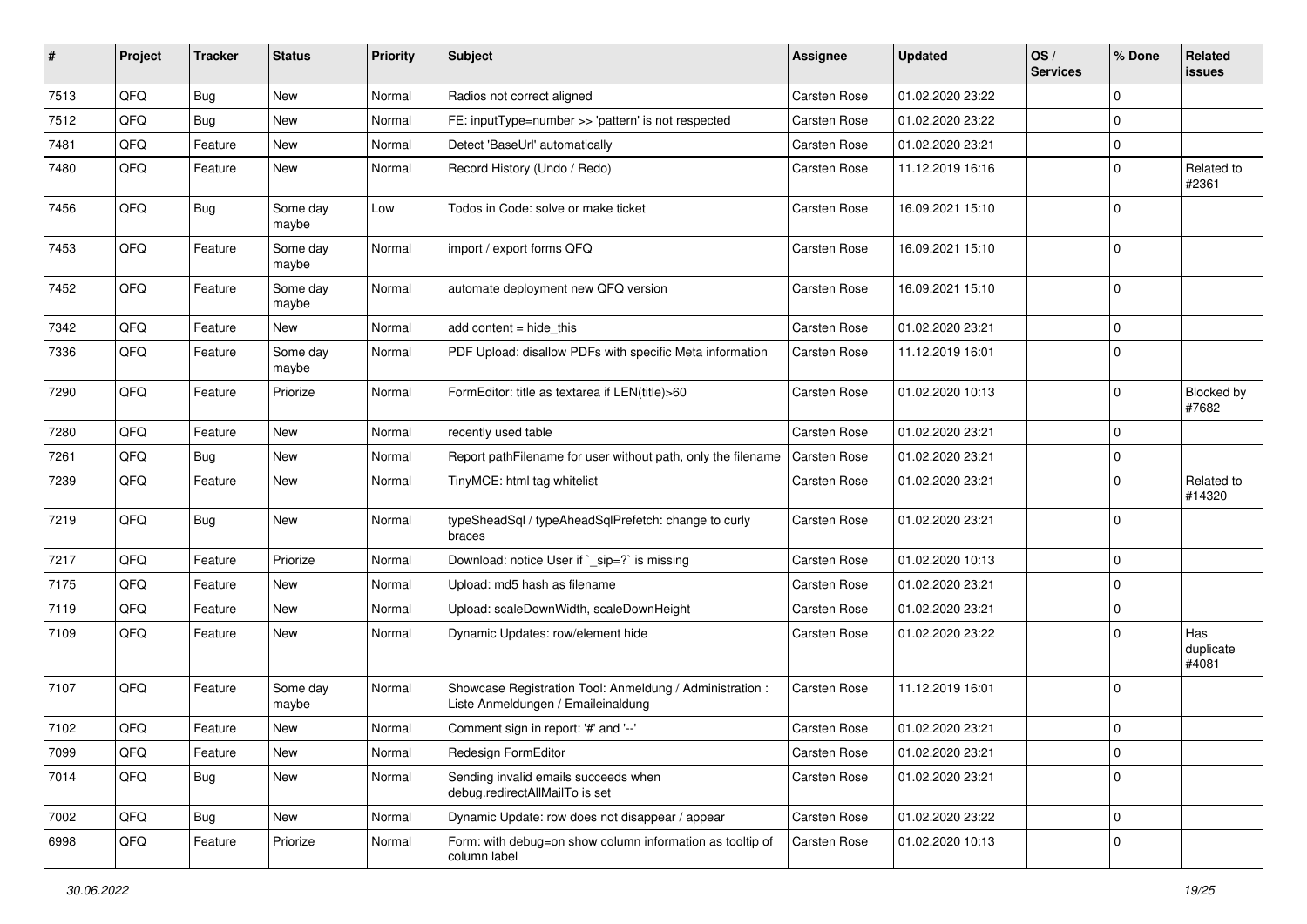| ∦    | Project | <b>Tracker</b> | <b>Status</b>     | <b>Priority</b> | <b>Subject</b>                                                                                                             | Assignee            | <b>Updated</b>   | OS/<br><b>Services</b> | % Done         | Related<br>issues                           |
|------|---------|----------------|-------------------|-----------------|----------------------------------------------------------------------------------------------------------------------------|---------------------|------------------|------------------------|----------------|---------------------------------------------|
| 6912 | QFQ     | Bug            | New               | Normal          | error Message Var 'deadline' already set in SIP - in Form<br>with FE.value={{deadline:R:::{{deadlinePeriod:Y}}}}           | Carsten Rose        | 01.02.2020 23:21 |                        | $\Omega$       |                                             |
| 6855 | QFQ     | Feature        | <b>New</b>        | Normal          | With {{feUser:U}}!={{feUser:T}}: Save / Delete: only possible<br>with {{feUserSave:U}}='yes' and '{{feUserDelete:U}}='yes' | <b>Carsten Rose</b> | 01.02.2020 23:21 |                        | $\Omega$       |                                             |
| 6765 | QFQ     | Feature        | <b>New</b>        | Normal          | Moeglichkeit via QFQ eigene Logs zu schreiben                                                                              | Carsten Rose        | 01.02.2020 23:21 |                        | $\mathbf 0$    |                                             |
| 6723 | QFQ     | Feature        | <b>New</b>        | Normal          | Report QFQ Installation and Version                                                                                        | Carsten Rose        | 12.06.2021 09:07 |                        | $\mathbf 0$    |                                             |
| 6715 | QFQ     | Feature        | Some day<br>maybe | Normal          | Code-Refactoring: dbArray vereinheitlichen                                                                                 | Carsten Rose        | 11.12.2019 16:02 |                        | $\Omega$       |                                             |
| 6677 | QFQ     | Bug            | <b>New</b>        | Normal          | Error message FE Action Element: no/wrong FE reference<br>who cause the problem.                                           | Carsten Rose        | 01.02.2020 23:21 |                        | $\Omega$       |                                             |
| 6609 | QFQ     | Feature        | <b>New</b>        | Normal          | Formlet: JSON API erweitern                                                                                                | Carsten Rose        | 01.02.2020 23:21 |                        | 50             |                                             |
| 6602 | QFQ     | Feature        | <b>New</b>        | Normal          | Formlet: in Report auf Mausklick ein mini-form oeffnen                                                                     | <b>Carsten Rose</b> | 11.12.2019 16:16 |                        | $\Omega$       |                                             |
| 6594 | QFQ     | Feature        | <b>New</b>        | Normal          | Excel: on download, check if there is a valid sip                                                                          | <b>Carsten Rose</b> | 01.02.2020 23:21 |                        | $\Omega$       |                                             |
| 6574 | QFQ     | Bug            | Priorize          | Normal          | qfq.log: Fehlermeldung wurde angezeigt, aber nicht geloggt                                                                 | <b>Carsten Rose</b> | 01.02.2020 10:13 |                        | $\Omega$       |                                             |
| 6483 | QFQ     | Bug            | <b>New</b>        | Normal          | R Store funktioniert nicht bei 'Report Notation' im FE                                                                     | Carsten Rose        | 01.02.2020 23:21 |                        | $\Omega$       |                                             |
| 6462 | QFQ     | Bug            | New               | Normal          | File Upload: Nutzlose Fehlermeldung wenn Datei zu gross                                                                    | Carsten Rose        | 01.02.2020 23:21 |                        | $\Omega$       | Related to<br>#6139                         |
| 6437 | QFQ     | Feature        | <b>New</b>        | Normal          | Neuer Mode Button bei FormElementen                                                                                        | <b>Carsten Rose</b> | 01.02.2020 23:21 |                        | $\Omega$       | Related to<br>#9668.<br>Blocked by<br>#9678 |
| 6292 | QFG     | Feature        | New               | Normal          | Download: File speichern mit Hash aber original Filename in<br>der Datenbank vermerken fuer Downloads                      | <b>Carsten Rose</b> | 01.02.2020 23:21 |                        | $\overline{0}$ |                                             |
| 6289 | QFQ     | Feature        | <b>New</b>        | Normal          | Form: Log                                                                                                                  | Carsten Rose        | 01.02.2020 23:21 |                        | $\Omega$       |                                             |
| 6261 | QFQ     | Feature        | New               | Normal          | Persistent SIP                                                                                                             | Carsten Rose        | 12.06.2021 09:07 |                        | $\Omega$       | Related to<br>#10819                        |
| 6250 | QFQ     | Feature        | In Progress       | Normal          | Enhance layout: a) Subrecord, b) Subrecord-Title                                                                           | Carsten Rose        | 01.02.2020 23:22 |                        | $\Omega$       | Related to<br>#5391                         |
| 6116 | QFQ     | Bug            | Priorize          | High            | value of checkbox not saved                                                                                                | <b>Carsten Rose</b> | 07.12.2021 17:19 |                        | $\Omega$       |                                             |
| 5991 | QFQ     | Bug            | Some day<br>maybe | Normal          | URLs with 'I' or long parameter are problematic                                                                            | Carsten Rose        | 01.02.2020 23:19 |                        | $\Omega$       |                                             |
| 5983 | QFQ     | Feature        | Some day<br>maybe | Normal          | Form Submit (save & update): normalize date/-time FE                                                                       | Carsten Rose        | 01.02.2020 23:19 |                        | $\Omega$       |                                             |
| 5942 | QFQ     | Feature        | Priorize          | Normal          | 'L' and 'type': append to links, generate via 'link' by using 'u:'                                                         | <b>Carsten Rose</b> | 01.02.2020 10:13 |                        | $\Omega$       |                                             |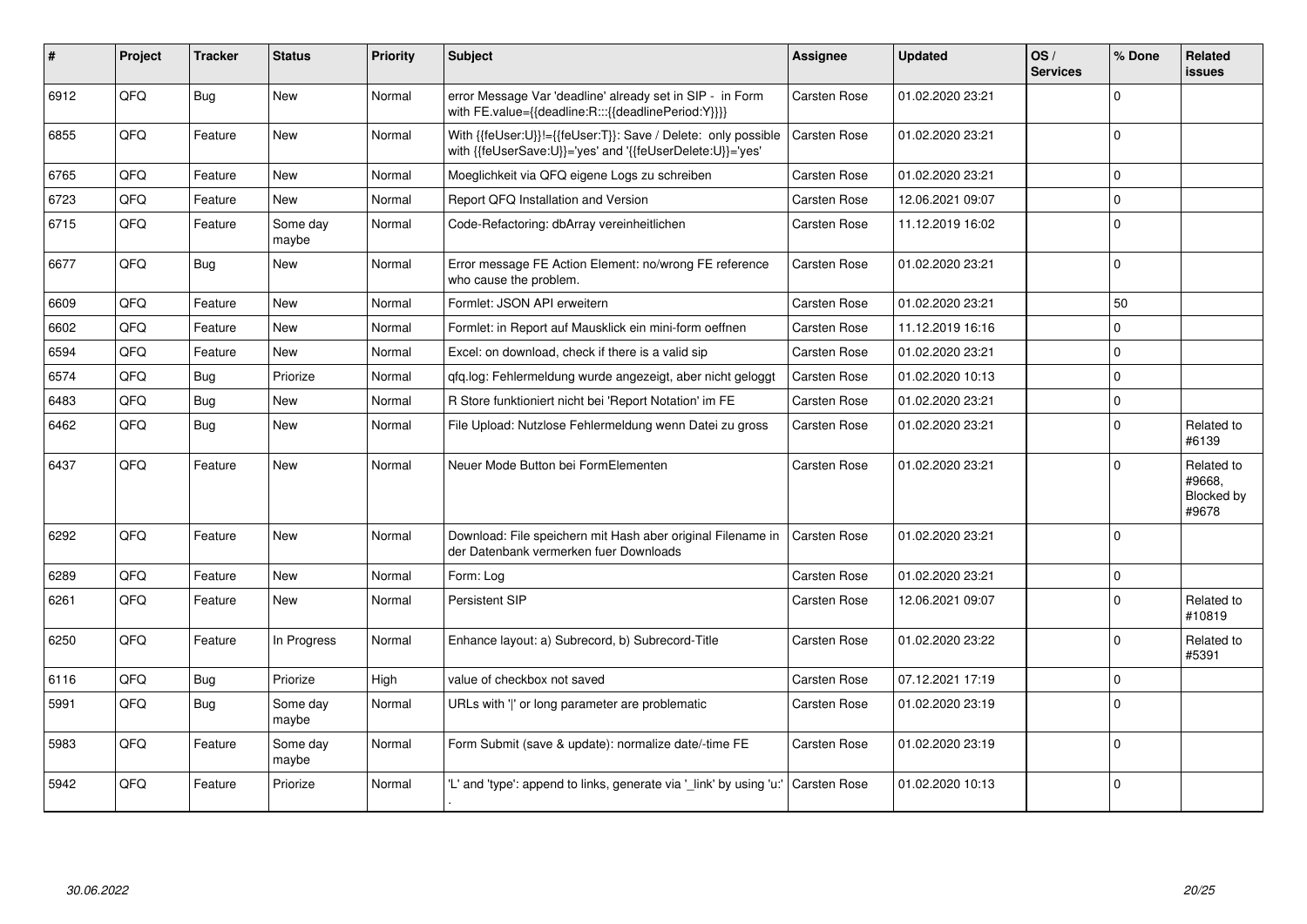| #    | Project        | <b>Tracker</b> | <b>Status</b>     | <b>Priority</b> | <b>Subject</b>                                                                                     | <b>Assignee</b>     | <b>Updated</b>   | OS/<br><b>Services</b> | % Done      | Related<br><b>issues</b>                    |
|------|----------------|----------------|-------------------|-----------------|----------------------------------------------------------------------------------------------------|---------------------|------------------|------------------------|-------------|---------------------------------------------|
| 5894 | QFQ            | Feature        | Feedback          | Normal          | Typeahead in Report: show/hide rows dynamically                                                    | <b>Carsten Rose</b> | 18.02.2022 08:50 |                        | $\Omega$    | Related to<br>#5893.<br>Related to<br>#5885 |
| 5852 | QFQ            | Feature        | Some day<br>maybe | Normal          | Logging: mail.log / sql.log - im FE anzeigen und via AJAX<br>aktualisieren                         | Carsten Rose        | 01.02.2020 23:19 |                        | $\Omega$    | Related to<br>#5885                         |
| 5782 | QFQ            | Feature        | New               | Normal          | NextCloud API                                                                                      | Carsten Rose        | 01.02.2020 10:02 |                        | $\mathbf 0$ |                                             |
| 5768 | QFQ            | Bug            | Some day<br>maybe | Normal          | '{{pageLanguage:T}}' missing if QFQ is called via api                                              | Carsten Rose        | 01.02.2020 23:19 |                        | $\Omega$    |                                             |
| 5715 | QFQ            | Feature        | New               | High            | PDF Caching                                                                                        | Carsten Rose        | 03.05.2021 21:14 |                        | $\Omega$    | Related to<br>#5851,<br>Related to<br>#6357 |
| 5706 | QFQ            | Bug            | Some day<br>maybe | Normal          | upload: fileDestination needs to be sanatized                                                      | Carsten Rose        | 01.02.2020 23:19 |                        | $\mathbf 0$ |                                             |
| 5695 | QFQ            | Feature        | In Progress       | Normal          | Multiform                                                                                          | Carsten Rose        | 02.01.2021 18:38 |                        | $\mathbf 0$ |                                             |
| 5665 | QFQ            | Feature        | Some day<br>maybe | Normal          | Versuch das '{{!' nicht mehr noetig ist.                                                           | Carsten Rose        | 01.02.2020 23:20 |                        | $\Omega$    | Related to<br>#7432,<br>Related to<br>#7434 |
| 5579 | QFQ            | Feature        | Some day<br>maybe | Normal          | Enhance Doc / Presentation: variable type 'link column type'                                       | Carsten Rose        | 01.02.2020 23:19 |                        | $\mathbf 0$ |                                             |
| 5576 | QFQ            | <b>Bug</b>     | <b>New</b>        | Normal          | Using MySQL 'DROP' requires privilege - wich is not really<br>necessary.                           | Carsten Rose        | 01.02.2020 23:21 |                        | $\mathbf 0$ |                                             |
| 5559 | QFQ            | <b>Bug</b>     | New               | Normal          | FE.type = Upload: 'accept' might contain variables                                                 | Carsten Rose        | 11.05.2020 21:23 |                        | $\mathbf 0$ |                                             |
| 5557 | QFQ            | <b>Bug</b>     | Some day<br>maybe | Normal          | Form load: STORE_RECORD filled, but should be empty                                                | Carsten Rose        | 01.02.2020 23:19 |                        | 0           |                                             |
| 5548 | QFQ            | Feature        | Some day<br>maybe | Normal          | 801 Textfiles/Scriptfiles als Thumbnail                                                            | Carsten Rose        | 07.03.2022 16:26 |                        | $\mathbf 0$ |                                             |
| 5480 | QFQ            | Feature        | Some day<br>maybe | Normal          | QFQ: Dokumentation mit Screenshots versehen                                                        | Carsten Rose        | 01.02.2020 23:20 |                        | 0           | Related to<br>#9879                         |
| 5459 | QFQ            | <b>Bug</b>     | New               | High            | Multi DB: spread system tables between 'QFQ' and<br>'Data'-DB                                      | Carsten Rose        | 03.05.2021 21:14 |                        | $\mathbf 0$ | Related to<br>#4720                         |
| 5428 | $\mathsf{QFQ}$ | Feature        | Some day<br>maybe | Normal          | secure thumbnail: late render on access.                                                           | Carsten Rose        | 01.02.2020 23:20 |                        | $\mathbf 0$ |                                             |
| 5345 | QFQ            | Feature        | New               | Normal          | Report: UPDATE / INSERT / DELETE statements should<br>trigger subqueries, depending on the result. | Carsten Rose        | 27.05.2020 16:11 |                        | $\mathbf 0$ |                                             |
| 5305 | QFQ            | <b>Bug</b>     | New               | Normal          | Upload FormElement: nicht disabled by readonly Form                                                | Carsten Rose        | 16.06.2021 13:43 |                        | $\mathbf 0$ | Related to<br>#9347,<br>Related to<br>#9834 |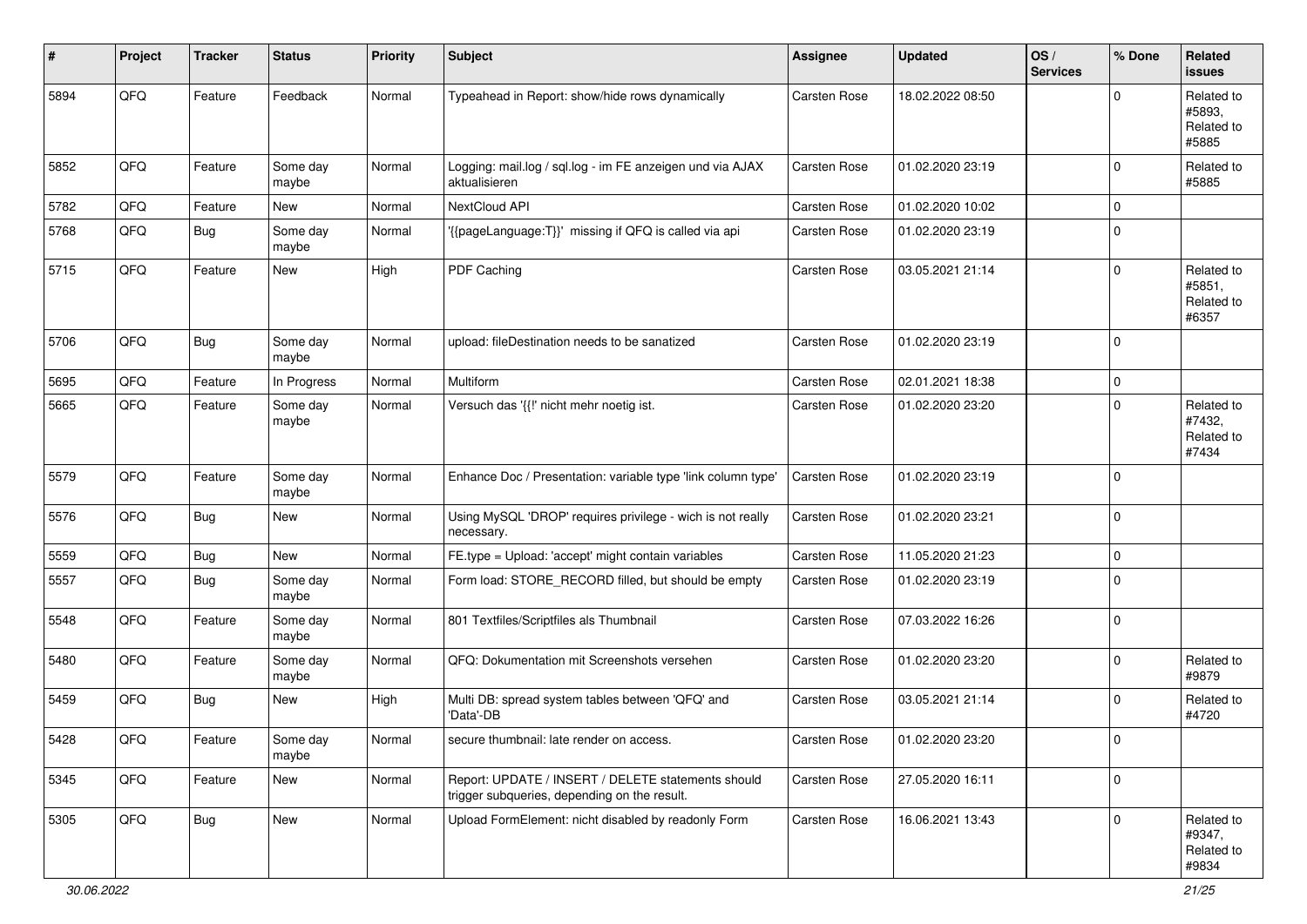| #    | Project | <b>Tracker</b> | <b>Status</b>     | <b>Priority</b> | <b>Subject</b>                                                                                                       | <b>Assignee</b> | <b>Updated</b>   | OS/<br><b>Services</b> | % Done      | Related<br>issues                              |
|------|---------|----------------|-------------------|-----------------|----------------------------------------------------------------------------------------------------------------------|-----------------|------------------|------------------------|-------------|------------------------------------------------|
| 5221 | QFQ     | Bug            | New               | High            | Download Dialog: Bleibt stehen in FF wenn Datei<br>automatisch gespeichert wird.                                     | Carsten Rose    | 03.05.2021 21:14 |                        | $\mathbf 0$ |                                                |
| 5132 | QFQ     | Feature        | Some day<br>maybe | Normal          | Error Message sendmail missing attachment: more details                                                              | Carsten Rose    | 01.02.2020 23:19 |                        | $\mathbf 0$ |                                                |
| 5131 | QFQ     | Feature        | New               | Normal          | Activate Spin Gear ('wait/busy' indicator) via LINK attribute                                                        | Carsten Rose    | 01.02.2020 23:21 |                        | $\mathbf 0$ |                                                |
| 5021 | QFQ     | <b>Bug</b>     | Some day<br>maybe | Normal          | FE.typ=extra - during save displays error 'datum2' already<br>filled in STORE SIP - the value is stored nevertheless | Carsten Rose    | 01.02.2020 23:19 |                        | $\Omega$    | Related to<br>#3875                            |
| 4956 | QFQ     | Feature        | Some day<br>maybe | Normal          | Sendmail: Benutzerdefinierte Headers                                                                                 | Carsten Rose    | 11.12.2019 16:02 |                        | $\mathbf 0$ |                                                |
| 4872 | QFQ     | Feature        | Some day<br>maybe | Normal          | Fields of Typo3 page available in STORE_TYPO3                                                                        | Carsten Rose    | 01.02.2020 23:19 |                        | $\mathbf 0$ |                                                |
| 4869 | QFQ     | Feature        | Some day<br>maybe | Normal          | Dynamic Update (show, hide, readonly?, required?) for<br><b>Template Group Elements</b>                              | Carsten Rose    | 01.02.2020 23:19 |                        | $\mathbf 0$ | Related to<br>#4865                            |
| 4839 | QFQ     | Feature        | Some day<br>maybe | Normal          | gfg-handle in <head> Abschnitt</head>                                                                                | Carsten Rose    | 11.12.2019 16:02 |                        | $\mathbf 0$ |                                                |
| 4771 | QFQ     | Bug            | Some day<br>maybe | Normal          | qfq: select-down-values empty after save (edit-form for<br>program administrators)                                   | Carsten Rose    | 01.02.2020 23:20 |                        | 0           | Related to<br>#4549, Has<br>duplicate<br>#4282 |
| 4757 | QFQ     | Feature        | Some day<br>maybe | Normal          | Test subrecord: download links ok? Links ok?                                                                         | Carsten Rose    | 01.02.2020 23:20 |                        | 0           |                                                |
| 4756 | QFQ     | <b>Bug</b>     | New               | Normal          | Form dirty even nothing changes                                                                                      | Carsten Rose    | 11.12.2019 16:16 |                        | $\mathbf 0$ |                                                |
| 4659 | QFQ     | <b>Bug</b>     | Some day<br>maybe | Normal          | infoButtonExtra                                                                                                      | Carsten Rose    | 01.02.2020 23:20 |                        | $\Omega$    |                                                |
| 4652 | QFQ     | Feature        | Some day<br>maybe | Normal          | UZH CD: Weiterleitung auf benutzerdefinierte 403/404 Seite                                                           | Carsten Rose    | 01.02.2020 23:20 |                        | $\mathbf 0$ |                                                |
| 4651 | QFQ     | <b>Bug</b>     | Some day<br>maybe | Normal          | "Loading document" Modal wird angezeigt bei uzhcd type=2<br>Ansicht                                                  | Carsten Rose    | 01.02.2020 23:20 |                        | $\mathbf 0$ |                                                |
| 4650 | QFQ     | Feature        | Some day<br>maybe | Normal          | Convert html to doc/rtf                                                                                              | Carsten Rose    | 01.02.2020 23:20 |                        | $\mathbf 0$ | Related to<br>#10704                           |
| 4606 | QFQ     | Feature        | Some day<br>maybe | Normal          | link: qualifier to render bootstrap button                                                                           | Carsten Rose    | 01.02.2020 23:19 |                        | 0           |                                                |
| 4583 | QFQ     | Bug            | Some day<br>maybe | Normal          | Dynamic Update bei TypeAhead Feldern                                                                                 | Carsten Rose    | 01.02.2020 23:19 |                        | 0           |                                                |
| 4549 | QFQ     | Bug            | Some day<br>maybe | Normal          | TemplateGroups: FE.type SELECT loose selected value<br>after save                                                    | Carsten Rose    | 01.02.2020 23:20 |                        | $\Omega$    | Related to<br>#4548,<br>Related to<br>#4771    |
| 4528 | QFQ     | <b>Bug</b>     | Some day<br>maybe | Normal          | extraButtonLock mit SQLAhead Bug                                                                                     | Carsten Rose    | 01.02.2020 23:19 |                        | 0           |                                                |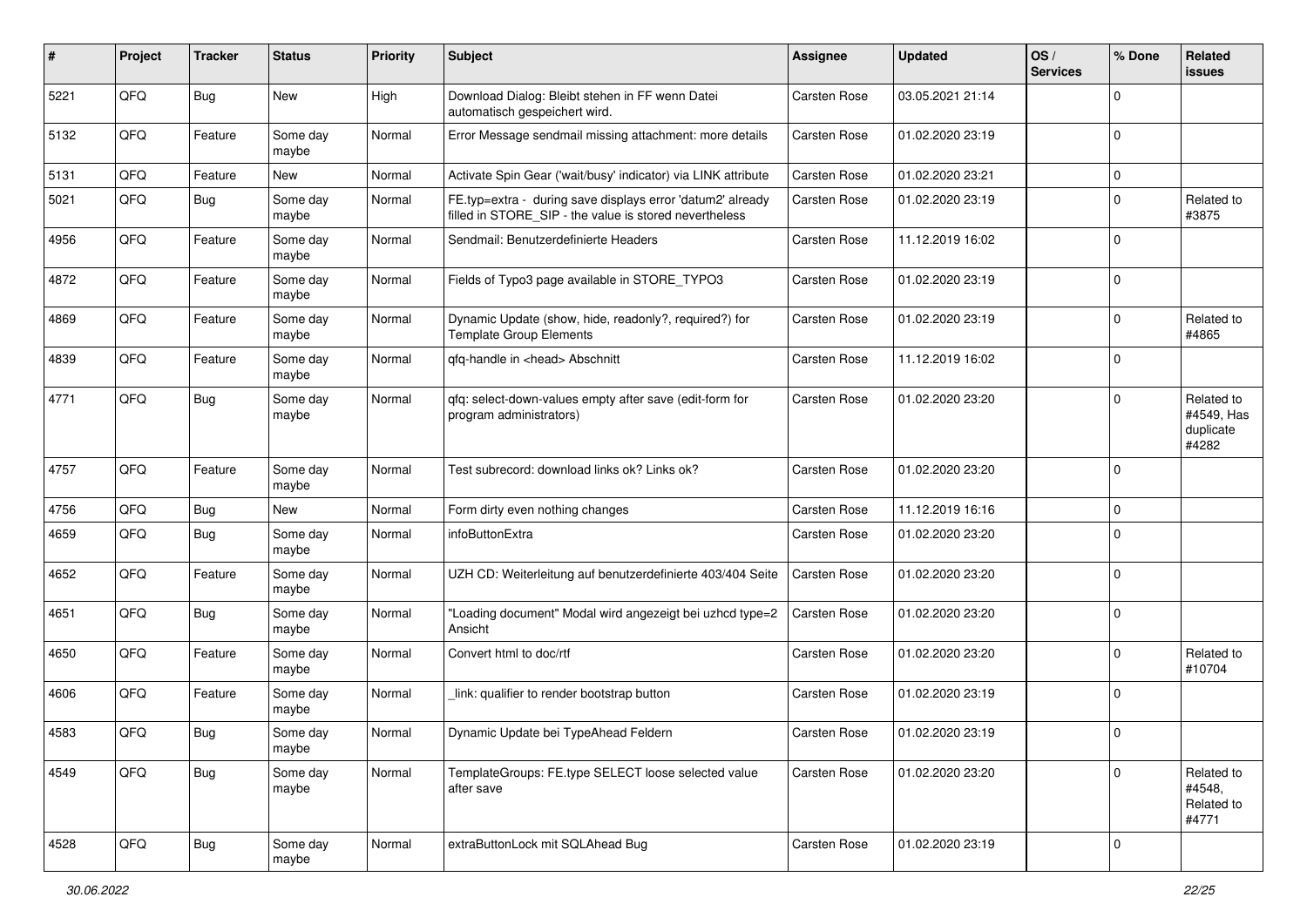| #    | Project | <b>Tracker</b> | <b>Status</b>     | <b>Priority</b> | <b>Subject</b>                                                                                                          | <b>Assignee</b>     | <b>Updated</b>   | OS/<br><b>Services</b> | % Done       | Related<br><b>issues</b>                    |
|------|---------|----------------|-------------------|-----------------|-------------------------------------------------------------------------------------------------------------------------|---------------------|------------------|------------------------|--------------|---------------------------------------------|
| 4413 | QFQ     | Feature        | <b>New</b>        | Normal          | fieldset: show/hidden, modeSql, dynamicUpdate                                                                           | <b>Carsten Rose</b> | 09.02.2022 15:19 |                        | $\Omega$     |                                             |
| 4365 | QFQ     | Feature        | Some day<br>maybe | Normal          | Multi Language: new way of config                                                                                       | Carsten Rose        | 01.02.2020 23:20 |                        | $\Omega$     |                                             |
| 4349 | QFQ     | Feature        | Some day<br>maybe | Normal          | link download: downloaded external URL to<br>deliver/concatenate - check mimetipe and handle it correctly               | <b>Carsten Rose</b> | 11.12.2019 16:02 |                        | $\Omega$     |                                             |
| 4343 | QFQ     | Feature        | Some day<br>maybe | Normal          | Link: Classifier to add 'attributes'                                                                                    | <b>Carsten Rose</b> | 01.02.2020 23:20 |                        | $\mathbf 0$  | Related to<br>#14077                        |
| 4330 | QFQ     | Feature        | Some day<br>maybe | Normal          | Error Message: report missing {{ / }} in sqlUpdate, sqlInsert,<br>sqlDelete, sqlAfter, sqlBefore in FE action elements. | <b>Carsten Rose</b> | 01.02.2020 23:20 |                        | $\Omega$     |                                             |
| 4328 | QFQ     | Bug            | Some day<br>maybe | Normal          | Error Message: Show FE name/number on problems in FE                                                                    | Carsten Rose        | 01.02.2020 23:20 |                        | $\Omega$     |                                             |
| 4293 | QFQ     | <b>Bug</b>     | Some day<br>maybe | Normal          | Download broken if token 'd:' is missing - but no error<br>message                                                      | Carsten Rose        | 11.12.2019 16:03 |                        | $\mathbf 0$  | Related to<br>#7514                         |
| 4279 | QFQ     | <b>Bug</b>     | Some day<br>maybe | High            | config.linkVars lost                                                                                                    | Carsten Rose        | 03.05.2021 21:14 |                        | $\Omega$     |                                             |
| 4259 | QFQ     | Feature        | Some day<br>maybe | Normal          | Instant trigger a cron job                                                                                              | <b>Carsten Rose</b> | 11.12.2019 16:03 |                        | $\Omega$     |                                             |
| 4258 | QFQ     | Feature        | Some day<br>maybe | High            | <b>System Defaults: Forms</b>                                                                                           | <b>Carsten Rose</b> | 03.05.2021 21:14 |                        | $\Omega$     |                                             |
| 4250 | QFQ     | Feature        | <b>New</b>        | Normal          | AutoCron in QFQ via PHP                                                                                                 | Carsten Rose        | 01.02.2020 23:21 |                        | $\Omega$     | Related to<br>#3292,<br>Related to<br>#3291 |
| 4197 | QFQ     | Feature        | Some day<br>maybe | Normal          | Unit Test fuer JSON Stream von QuickFormQuery.php ><br>doForm()                                                         | <b>Carsten Rose</b> | 11.12.2019 16:03 |                        | $\mathbf 0$  |                                             |
| 4092 | QFQ     | <b>Bug</b>     | Some day<br>maybe | Normal          | 1) Logging verbessern wann welches FE warum ausgefuehrt<br>wird, 2) Documentation: Best Practice Template Group         | Carsten Rose        | 01.02.2020 23:19 |                        | $\Omega$     | Related to<br>#3504                         |
| 4082 | QFQ     | Feature        | <b>New</b>        | Normal          | Dynamic Update: modeSql - useful default                                                                                | Carsten Rose        | 01.02.2020 23:22 |                        | $\mathbf 0$  |                                             |
| 4050 | QFQ     | Feature        | New               | Normal          | sql.log: 1) FormElement ID which causes a specific action,<br>2) Result in the same row.                                | <b>Carsten Rose</b> | 15.04.2020 11:35 |                        | $\Omega$     | Related to<br>#5458                         |
| 4026 | QFQ     | Feature        | Some day<br>maybe | Normal          | sglLog.sgl: log number of FE.id                                                                                         | Carsten Rose        | 11.12.2019 16:03 |                        | $\Omega$     | Related to<br>#5458                         |
| 4023 | QFQ     | Feature        | <b>New</b>        | Normal          | prepared statements - FE action: salveld, sqllnsert,<br>sqlUpdate, sqlDelete, sqlBefore, sqlAfter                       | <b>Carsten Rose</b> | 11.12.2019 16:15 |                        | $\mathbf{0}$ |                                             |
| 4018 | QFQ     | Feature        | New               | Normal          | typeahead: long query parameter / answer triggers 'Attack<br>detected' and purges current SIP storage.                  | Carsten Rose        | 29.06.2022 22:46 |                        | $\Omega$     | Related to<br>#9077                         |
| 4008 | QFQ     | Bug            | Some day<br>maybe | Normal          | FormElemen.type=sendmail: wrong 'TO' if 'real<br>name <rea@mail.to>' is used</rea@mail.to>                              | Carsten Rose        | 11.12.2019 16:03 |                        | $\Omega$     |                                             |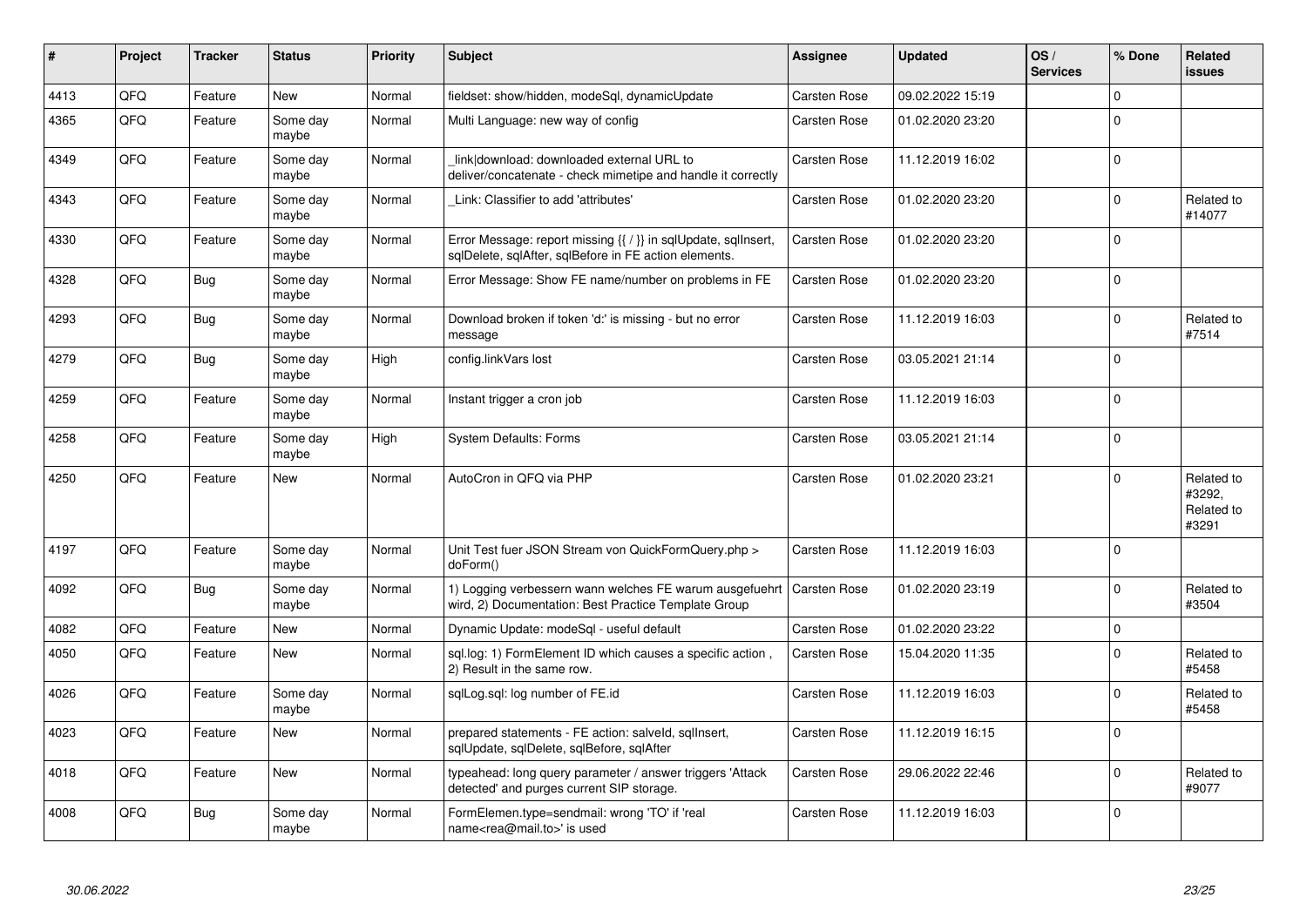| #    | Project | <b>Tracker</b> | <b>Status</b>     | <b>Priority</b> | Subject                                                                                                                             | <b>Assignee</b>     | <b>Updated</b>   | OS/<br><b>Services</b> | % Done         | Related<br><b>issues</b>                    |
|------|---------|----------------|-------------------|-----------------|-------------------------------------------------------------------------------------------------------------------------------------|---------------------|------------------|------------------------|----------------|---------------------------------------------|
| 3991 | QFQ     | Feature        | Some day<br>maybe | Normal          | report: Columnname '_skipWrap' skips 'fbeg', 'fend'                                                                                 | <b>Carsten Rose</b> | 11.12.2019 16:03 |                        | $\Omega$       |                                             |
| 3990 | QFQ     | Feature        | Some day<br>maybe | High            | custom class definition: add space automatically                                                                                    | Carsten Rose        | 03.05.2021 21:14 |                        | $\mathbf 0$    |                                             |
| 3967 | QFQ     | Feature        | Some day<br>maybe | High            | Report: Checkbox, Radio, Dropdown, Input welches ohne<br>Submit funktioniert - 'Inline-Form'                                        | Carsten Rose        | 03.05.2021 21:14 |                        | $\Omega$       |                                             |
| 3947 | QFQ     | Feature        | Some day<br>maybe | Normal          | Attack detectect: logout current user                                                                                               | <b>Carsten Rose</b> | 11.12.2019 16:03 |                        | $\Omega$       | Related to<br>#5458,<br>Related to<br>#6299 |
| 3942 | QFQ     | Feature        | Some day<br>maybe | Normal          | Action Elemente: neu generierte IDs via FE weitergeben                                                                              | <b>Carsten Rose</b> | 11.12.2019 16:03 |                        | $\Omega$       | Related to<br>#3941                         |
| 3941 | QFQ     | Feature        | Some day<br>maybe | Normal          | sqlAfter: es sollten mehrere moeglich sein                                                                                          | <b>Carsten Rose</b> | 11.12.2019 16:03 |                        | $\mathbf 0$    | Related to<br>#3942                         |
| 3905 | QFQ     | Feature        | Some day<br>maybe | Normal          | Documentation: Best Practice anhand eines Online<br>Bewerbungstools                                                                 | Carsten Rose        | 11.12.2019 16:03 |                        | $\mathbf 0$    |                                             |
| 3900 | QFQ     | Feature        | Some day<br>maybe | Normal          | Extend documentation of 'Copy / Paste'                                                                                              | Carsten Rose        | 11.12.2019 16:03 |                        | $\Omega$       | Related to<br>#3899                         |
| 3895 | QFQ     | <b>Bug</b>     | Some day<br>maybe | Normal          | typeahead pedantic: on lehrkredit Idap webpass - if only one<br>person is in dropdown, such person can't be selected                | Carsten Rose        | 11.12.2019 16:03 |                        | $\Omega$       |                                             |
| 3882 | QFQ     | <b>Bug</b>     | Some day<br>maybe | Normal          | templateGroup: disable 'add' if limit is reached - funktioniert<br>nicht wenn bereits records existierten                           | Carsten Rose        | 11.12.2019 16:03 |                        | $\mathbf 0$    |                                             |
| 3877 | QFQ     | Feature        | Some day<br>maybe | Normal          | FormEditor: die Felder die aktuell nicht gebraucht werden<br>nur auf readonly/disabled setzen (nicht ausblenden > das<br>irritiert. | Carsten Rose        | 11.12.2019 16:03 |                        | $\overline{0}$ |                                             |
| 3867 | QFQ     | Feature        | Priorize          | Normal          | Readonly Formular: Template Groups add/delete<br>ausbeldnen                                                                         | Carsten Rose        | 05.05.2021 22:12 |                        | 0              |                                             |
| 3848 | QFQ     | Feature        | Some day<br>maybe | High            | Antivirus check fuer Upload files in qfq?                                                                                           | Carsten Rose        | 03.05.2021 21:14 |                        | $\Omega$       | Related to<br>#4131                         |
| 3811 | QFQ     | Bug            | Some day<br>maybe | Normal          | Dynamic Update: extraButtonInfo - Text aktualisieren                                                                                | Carsten Rose        | 11.12.2019 16:03 |                        | $\Omega$       | Related to<br>#11517                        |
| 3782 | QFQ     | Bug            | Priorize          | Normal          | Bei fehlerhafter Eingabe (z.B. Datum) sollte das erwartete<br>Format angezeigt werden                                               | Carsten Rose        | 01.02.2020 10:13 |                        | $\Omega$       |                                             |
| 3750 | QFG     | Bug            | Some day<br>maybe | Normal          | FE in a row: if one violates check, all are red                                                                                     | Carsten Rose        | 11.12.2019 16:03 |                        |                |                                             |
| 3727 | QFQ     | Feature        | New               | High            | Security: Session Hijacking erschweren                                                                                              | Carsten Rose        | 03.05.2021 21:14 |                        | $\mathbf 0$    |                                             |
| 3708 | QFQ     | Feature        | Some day<br>maybe | Normal          | Form: input - 'specialchars', 'none'  gewisse tags erlauben,<br>andere verbieten                                                    | Carsten Rose        | 11.12.2019 16:02 |                        | $\mathbf 0$    | Related to<br>#14320                        |
| 3682 | QFQ     | <b>Bug</b>     | Some day<br>maybe | Normal          | Dynamic update: Radio buttons                                                                                                       | Carsten Rose        | 11.12.2019 16:02 |                        | 0              |                                             |